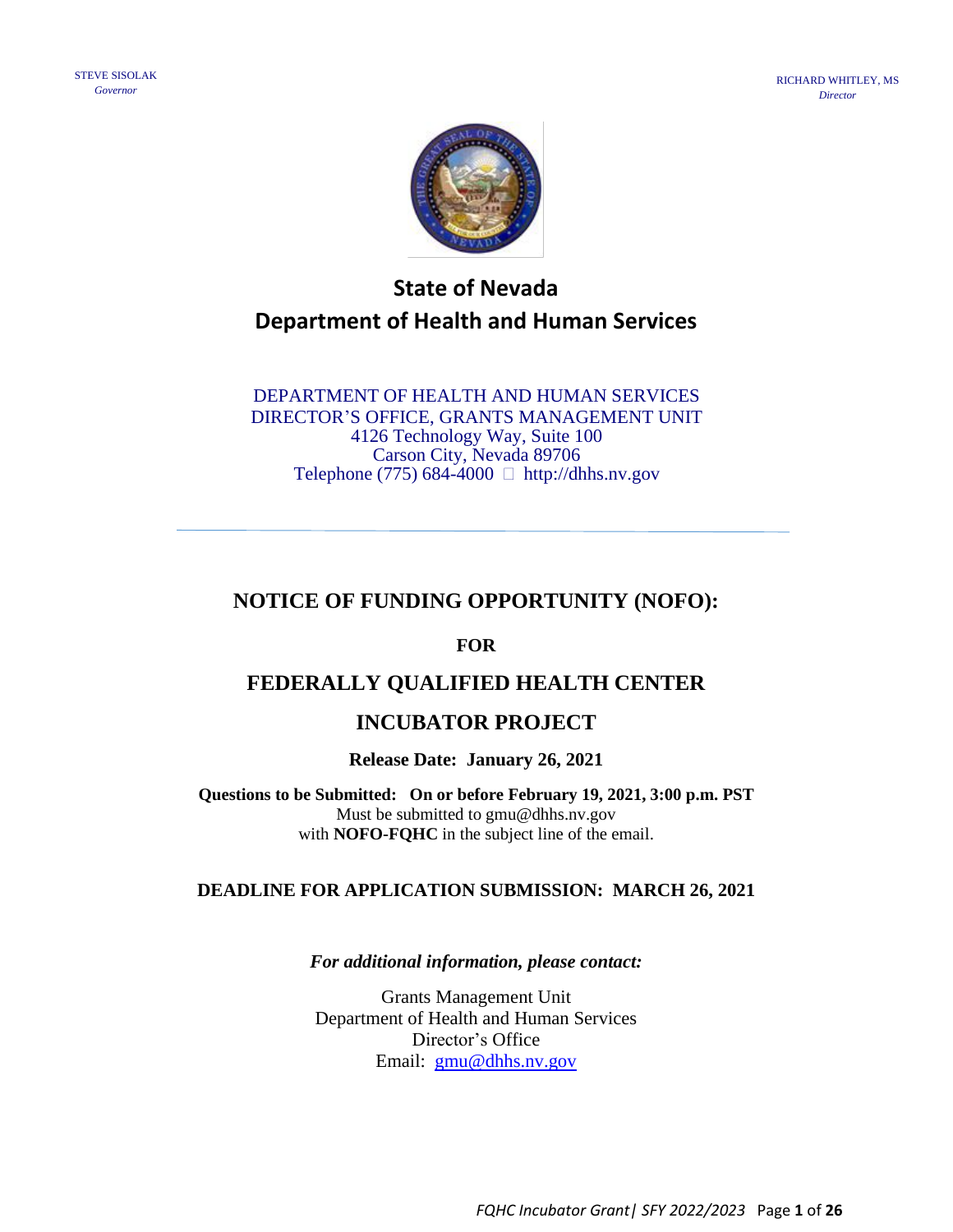#### **DEPARTMENT OF HEALTH AND HUMAN SERVICES**

#### **NOTICE OF FUNDING OPPORTUNITY (NOFO) SUMMARY**

#### **Notice of Funding Type:** New Award

Any applicant who wants to be considered for funding under the Federally Qualified Health Center (FQHC) Incubator Project funds must submit a proposal in compliance with this NOFO. **This includes any applicant that is currently receiving FQHC Incubator Project funds.**

#### **Funding Opportunity Award Type:** Subgrant

**Project Period:** As part of the application process, a scope of work with timeline and budget must be submitted for each project period.

> July 1, 2021 – June 30, 2022 and/or July 1, 2022 – June 30, 2023.

**Estimated Number of Awards:** Up to 5 awards

**Estimated Dollar Available:** \$700,000 annually (each project period)

#### **Reporting Periods:** Monthly

**Award Restrictions:** Ensure all budget and scope proposals are in compliance with Nevada Department of Health and Human Services, Grant Instructions and Requirements (GIRS). All funding is subject to change, based on the availability of funds, federal awards, and the state's needs. **By submitting a proposal or responding to this NOFO, there is no guarantee of funding or funding at the level requested.** 

| <b>NOFO Timeline</b>                                                                                       |                      |
|------------------------------------------------------------------------------------------------------------|----------------------|
| Task                                                                                                       | Due Date/Time        |
| Notice of Funding Opportunity Released                                                                     | 1/26/2021            |
| Deadline for submission of written questions                                                               | 2/19/2021, 3:00 PST  |
| Written response to submitted questions will post                                                          | 3/5/2021, 3:00 PST   |
| Deadline for proposal/application submission                                                               | 3/26/2021, 3:00 PST  |
| Evaluation Period, on or before                                                                            | 4/16/2021            |
| Funding Decisions, Applicants Notified on or before                                                        | 4/30/2021            |
| <b>Subgrant Awards Issued</b>                                                                              | 6/30/2021            |
| Subgrant/Project Period - Year 1, no funding carryover                                                     | 7/1/2021 - 6/30/2022 |
| Subgrant/Project Period – Year 2, no funding carryover<br>(Discretionary subject to Performance of Year 1) | 7/1/2022 - 6/30/2023 |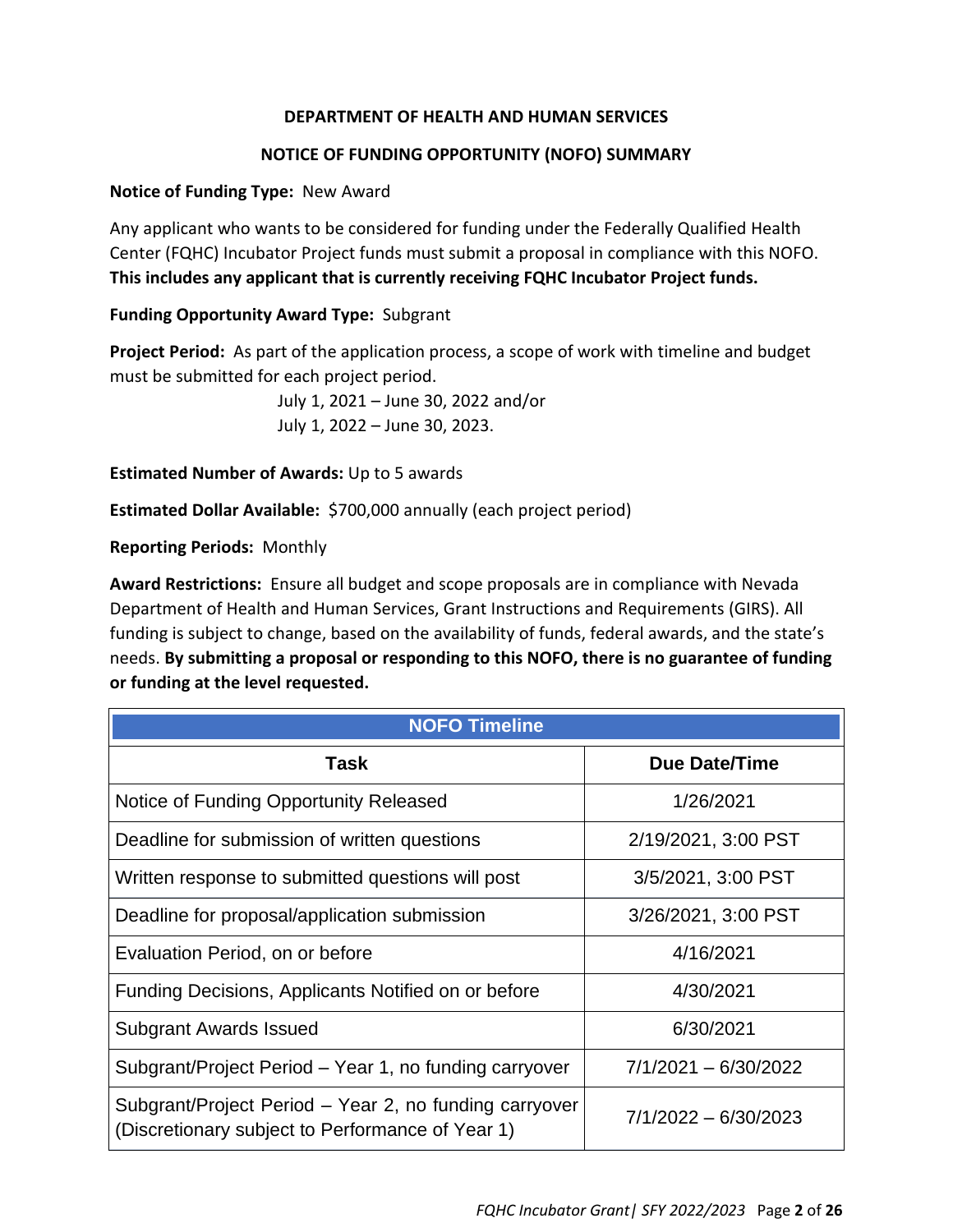# I. **FUNDING OPPORTUNITY INTRODUCTION**

## **1. Background**

The Nevada Department of Health and Human Service (DHHS) administers the Federally Qualified Health Center (FQHC) Incubator Project, which is intended to create or enhance existing FQHC programs and services. The DHHS, with approval from the 2017 Nevada Legislature, utilized allocations from the Fund for a Healthy Nevada (FHN) to initiate projects under a new FQHC Incubator Project. Since then, the FQHC Incubator Project has continued to focus on increasing access to health care among different target populations. To be eligible for funding, applicants must be an existing FQHC or FQHC look-alike within the State of Nevada.

FQHC's are community-based organizations that provide comprehensive primary care and preventative care, including health, oral, mental, and behavioral health services to persons of all ages, regardless of their ability to pay or health insurance status. They must qualify for funding under Section 330 of the Public Health Service Act (PHS). FQHC organizations primarily serve the most vulnerable Nevadans; more than twothirds of FQHC patients are uninsured, underinsured or utilizing Medicaid, and more than 95- percent live below 200 percent of the Federal poverty level.

Given that FQHC's provide high quality health care in underserved areas, they qualify for enhanced reimbursement from Medicare and Medicaid. They must offer a sliding fee scale; provide comprehensive services; have an ongoing quality assurance program; and have a governing board of directors, the majority of whom must be patients of the FQHC. FQHC's are also a valuable tool for the State to leverage federal funding to increase health care access. Compared to states with similar population size, Nevada generally receives a small fraction of health center program dollars.

In addition, the patient-centered medical home (PCMH) is a model of care that puts patients at the forefront of care. PCMH's build better relationships between patients and their clinical care teams. Research shows that PCMH's improve quality and the patient experience and increase staff satisfaction—while reducing health care costs.<sup>1</sup>

The FQHC Incubator Project provides the DHHS with the opportunity to support FQHC projects and workforce development needs that cannot be funded through traditional funding sources. Growing Nevada's health care workforce, increasing access to health care, and supporting the growth of PCMH's at FQHC's will lead to the improved health and wellbeing of individuals and families who live in Nevada.

Funded projects may include activities such as training new providers, adopting new service delivery methods, or expanding existing services that will ideally lead to the establishment of programs that better meet the needs of current and future patients. The goals of these limited-term projects are focused on expanding or enhancing the core

<sup>1</sup> <https://www.ncqa.org/programs/health-care-providers-practices/patient-centered-medical-home-pcmh/>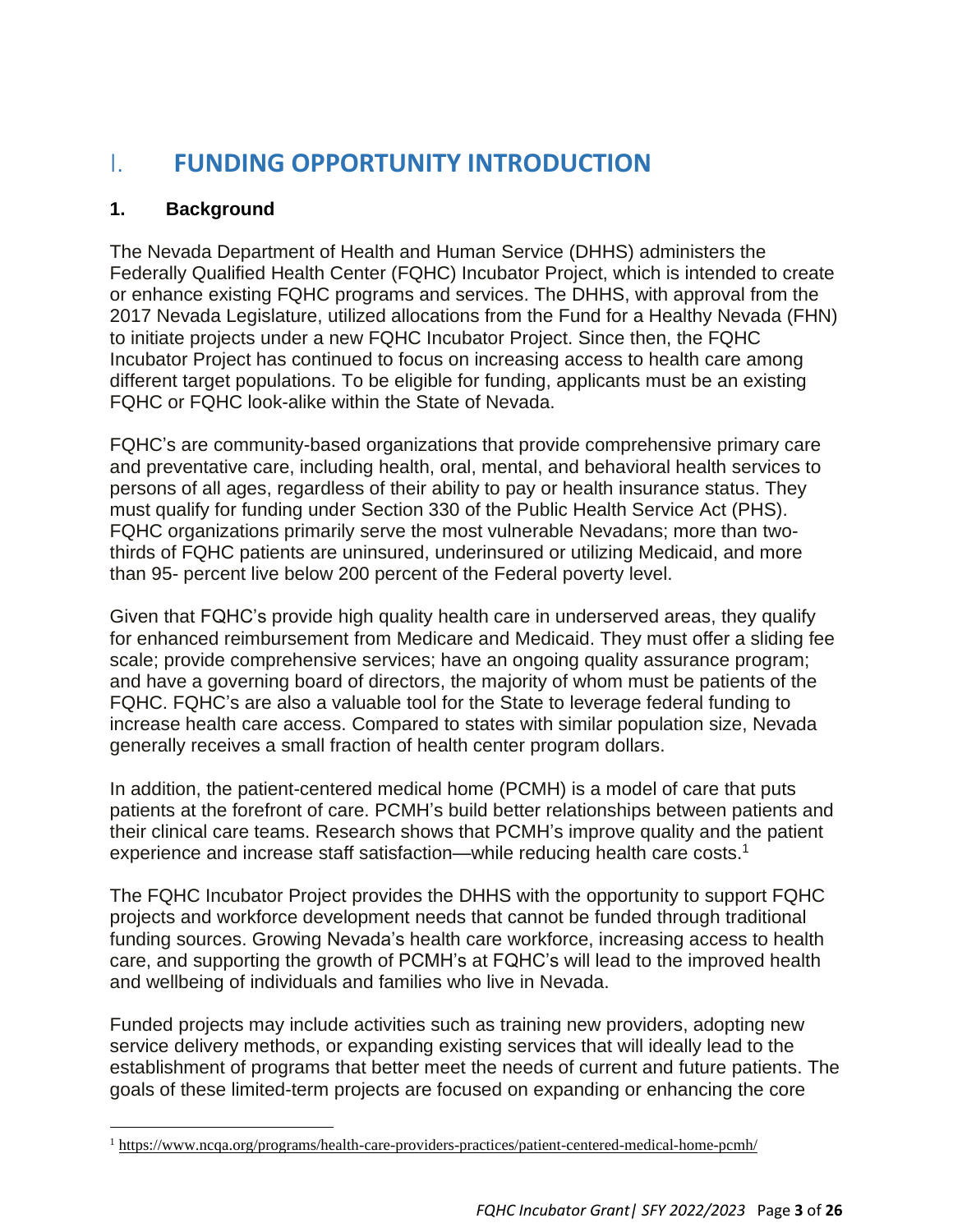strengths of an organization to support sustainability and concentrated on building a solid foundation that the FQHC can build upon after these funds have ended.

## **2. Purpose**

This Notice of Funding Opportunity (NOFO) is published by the DHHS Director's Office, Grants Management Unit (GMU) and is focused strictly on the Federally Qualified Health Center (FQHC) Incubator Project. The purpose of the Incubator Project is to support the sustainability of FQHCs in Nevada to ensure all Nevadans have access to quality health care, including behavioral health services.

This grant will serve as a one-time funding source to enhance a current FQHC/FQHC Look-Alike's ability to serve individuals and families in a Medically Underserved Area (MUA). The intent of this NOFO is to provide 'seed money' for sustainability.

Examples of funded subawards could include: securing a new location, purchasing new equipment (such as telehealth carts), upgrading equipment, retrofitting a mobile clinic van, establishing a virtual health care program, increasing workforce development, developing a new service, training programs to support professional and team development and/or hiring new licensed or credentialed provider(s) to expand services.

Goals for this NOFO are outlined below:

- ❖ Increase the number of individuals in Medically Underserved Areas (MUA's) who have access to Patient-Centered Medical Homes (PCMH).
- ❖ Increase the utilization of preventive health care services to at-risk populations, including performing annual check-ups and assessing behavioral health needs.
- ❖ Increase the number of providers who are providing licensed professional health and behavioral health care services in MUA's.

All proposed projects must align with the following objectives:

- ❖Provide cost effective services that are accessible, available, and culturally responsive to the needs of individuals, families, and their communities;
- ❖Foster a service delivery system responsive to the individual and that are culturally and linguistically appropriate for the communities served;
- ❖Provide a comprehensive and integrated system of services to promote selfsufficiency; and
- ❖Conduct a systematic evaluation of program activities to ensure the effectiveness of the FQHC Incubator Project funds.

**Culturally competent care and services are a DHHS core value; all applicants are expected to gather and utilize knowledge, information, and data about individuals, families, communities, and groups and integrate that information into**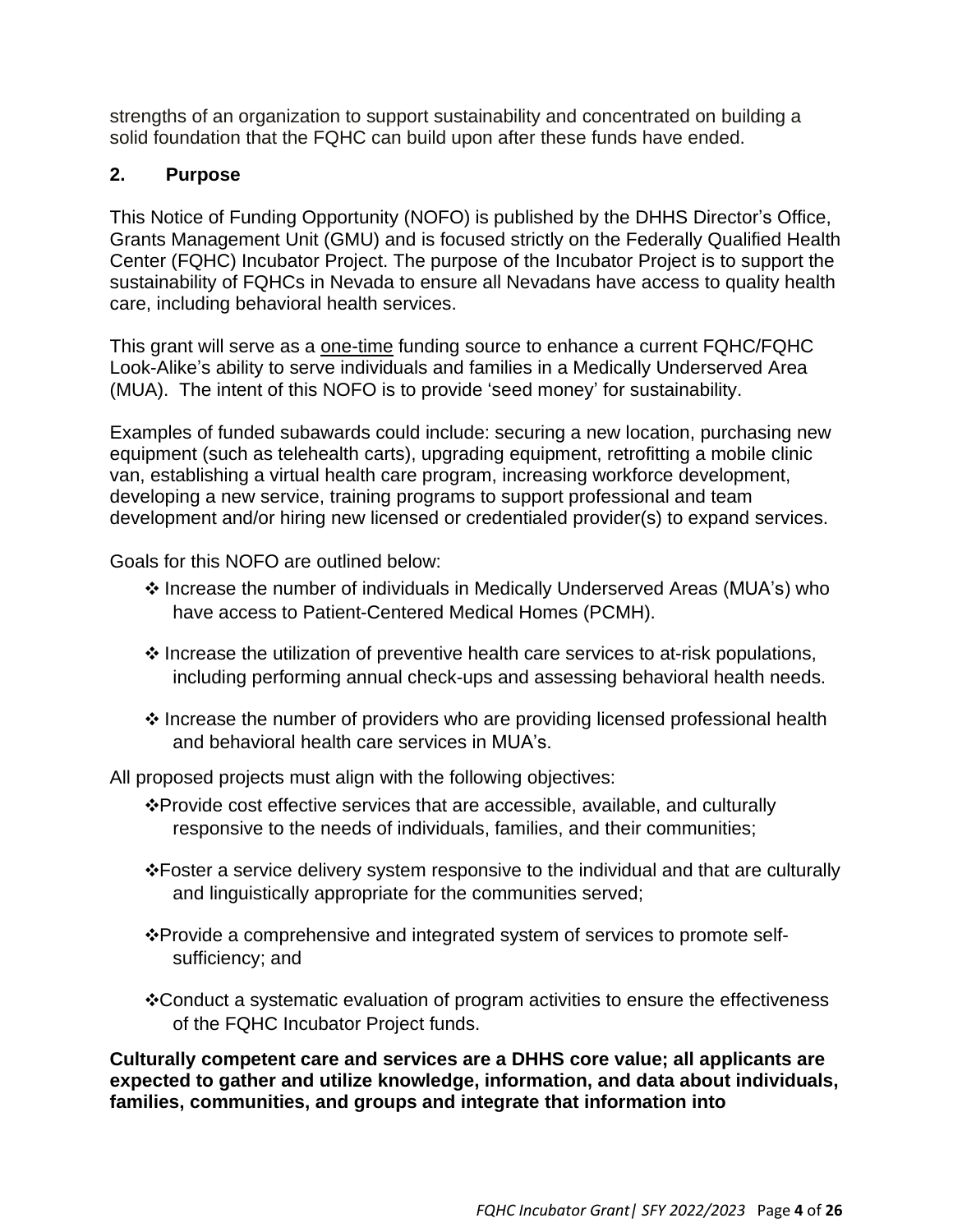**organizational practices, standards, skills, service approaches, techniques, and evidenced-based initiatives to best address each client's needs.**

# **3. Eligible Entities**

Existing Federally Qualified Health Centers (FQHC's) and FQHC Look-Alikes, as defined by the Health Resources & Services Administration (HRSA), headquartered in Nevada are eligible to apply for this funding. The GMU must be assured that applicants have adequate systems in place to properly administer the grant both financially and programmatically, as well as achieve the goals of this NOFO.

Applications will be evaluated by a formal committee, which will include a technical review. The evaluation committee will submit the funding recommendations to the DHHS Director, who will make the final funding decisions. Funding decisions may be awarded utilizing a formula of scoring and will strive to ensure geographic distribution of funds and activities statewide. Not all applications will be funded.

This NOFO does not constitute a contract, agreement or obligation to fund. No authorizations or encumbrances shall be authorized until such time that a fixedamount *Notice of Subaward* is complete and signed by both the DHHS and Provider. The agreement is subject and contingent upon the successful negotiation of final terms of the subgrant, to include any conditions of award.

## **4. Program Income**

Under Section 2 CFR §200.80, program income is defined as gross income earned by an organization that is directly generated by a supported activity or earned as result of the federal or state award during a specific period of performance. For programs receiving FHN funds, program income shall be added to funds committed to the project and used to further eligible project or program objectives. Program income must be identified by monthly progress reporting.

## **5. Licenses and Certifications**

The applicant, employees, and agents must comply with all Federal, State and local statutes, regulations, codes, ordinances, certifications, and/or licensures applicable for defined health and behavioral health direct services for children/youth and/or adults. Prior to award issuance, if selected, DHHS reserves the right to request that agencies provide documentation of all licenses and certifications.

# **II. APPLICATION AND SUBMISSION INFORMATION**

# **1. Technical Requirements**

A. Completed applications must be submitted via email to the DHHS-DO-GMU no later than **Friday, March 26, 2021, by 3:00 PM (Pacific Standard Time).**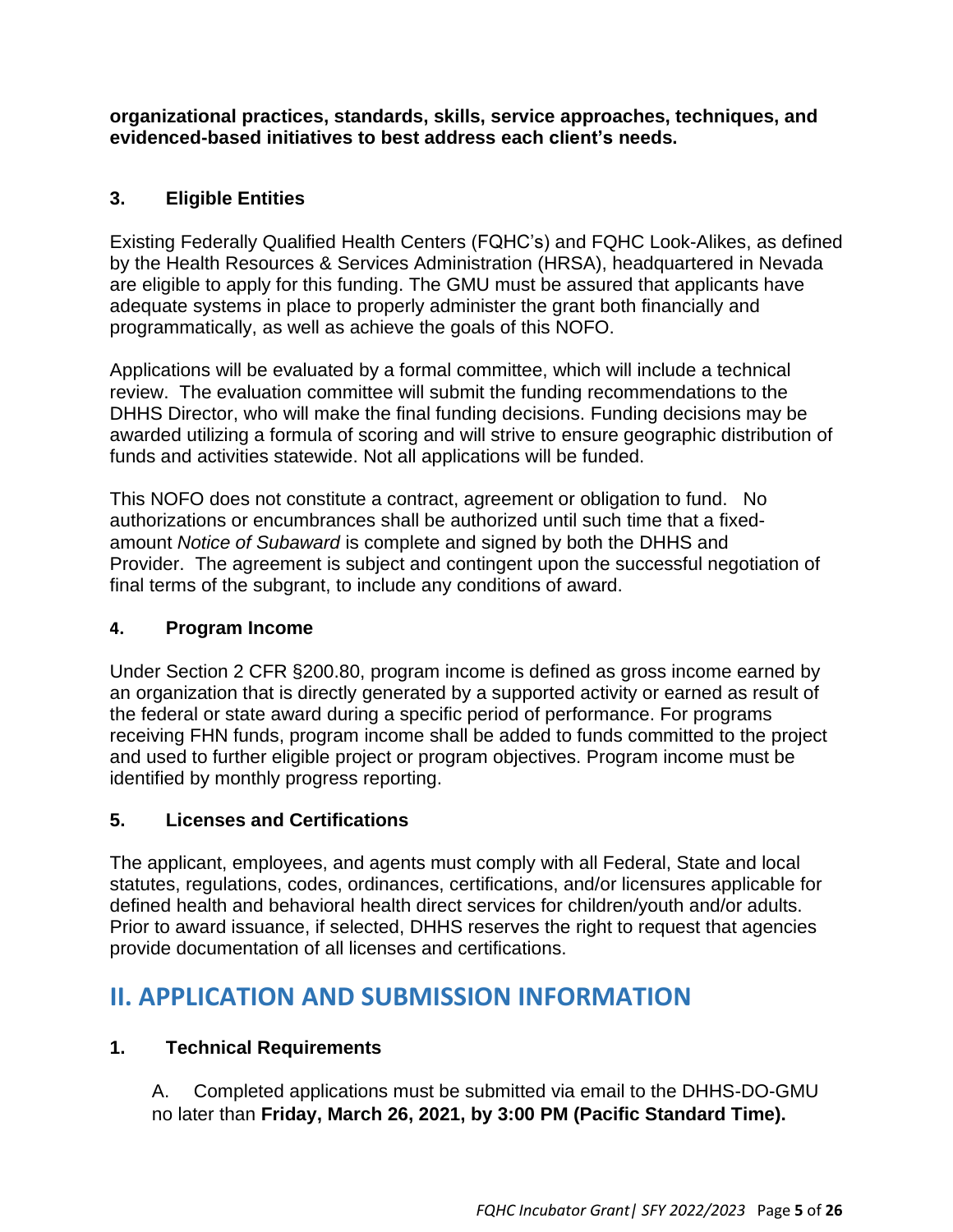B. Proposal(s) must be delivered via email in PDF format to: [gmu@dhhs.nv.gov.](mailto:gmu@dhhs.nv.gov.) If you do not receive an acknowledgement of application receipt within 48 business hours, please send an email with **Notification Status** in the subject line.

**The DHHS is not responsible for issues or delays in mail or e-mail service**. Any applications received after the deadline will be disqualified from review. Therefore, the DHHS encourages organizations to submit their applications well before the deadline. No acknowledgements will be made for any submittal that arrives after the deadline has passed.

C. A complete application will require all items listed in the Application Checklist.

#### D. Formatting: Applicants are required to use *12-point Times New Roman or Arial Font, with 1.0" margins, double-spaced (unless specifically referenced as single spaced) and convert all items into one PDF document format. Submissions must abide by the maximum page limitations and exceeding identified limits may be cause for disqualification from review.*

E. Do not submit unsolicited materials as part of your application. Any unsolicited materials mailed, delivered, or e-mailed to DHHS will **not** be accepted. This includes support letters, cover pages, cover letters, brochures, newspaper clippings, photographs, media materials, etc.

F. Complete the Application Checklist prior to submitting. The Application Checklist is for the benefit of the applicants and **is not** required to be included in submission packet.

Once the application is submitted, no corrections or adjustments may be made. DHHS will consider corrections or adjustments prior to the issuance of a subgrant, should both the DHHS and the applicant agree on such changes or adjustments.

## **2. Proposal Submission Requirements**

Proposals wishing to be furthered to the evaluation phase must submit a complete application. Applications are considered complete when they include signatures, signed assurances, and the following:

- a. Abstract
- b. Project Narrative
- c. Project Application
- d. Scope of Work
- e. Budget Narrative
- f. Project Manager Resume

A description, and requirements, of each application component can be found below: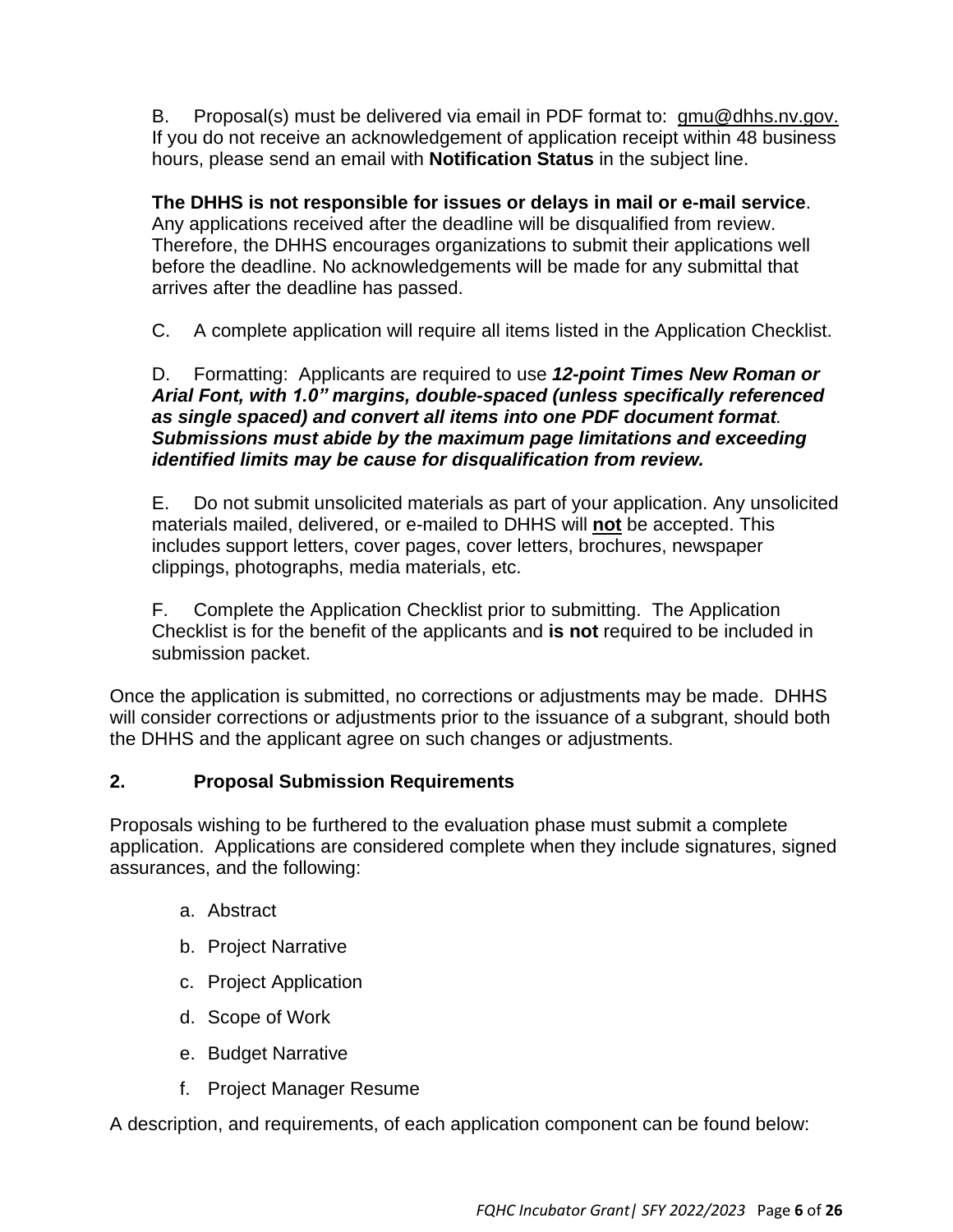## **A. Project Abstract (5 points possible)**

A one-page abstract (not to exceed 1-page) should serve as a succinct description of the proposed project and must include the target area, services provided, project partners, the total budget, and a description of how the funds will be used. The abstract is often distributed to provide information to the public and the legislature. Write a clear, accurate, and concise abstract without reference to other parts of the application. Personal identifying information should be excluded from the abstract. Abstract must be single spaced, and not exceed 500 words.

## **B. Project Application Form (10 points possible)**

All applicants must complete the Project Application Form (included in this NOFO). Each letter corresponds to a field in the application that all applicants must complete. Missing information or unchecked boxes on the application form will result in an incomplete application. *Not to exceed five (5) pages.*

- **A. Organization Type.** Check the type of organization that is requesting funds.
- **B. Geographic Area of Service.** Check only one type of geographic area and provide a brief description of that area (up to 100 words).
- **C. Applicant Organization**. Enter the official name of the agency submitting the application. The address refers to the physical and mailing address of the applicant agency (the 9-digit zip code is required). DHHS will consider the application incomplete if the Federal Tax ID field and DUNS/EI field is incomplete.
- **D. Project Point of Contact (POC).** This field refers to the identified person at the applicant organization that DHHS will contact for follow-up questions about the application. This is also the person DHHS will contact for questions about quarterly reports, monthly financial claim forms, etc.
- **E. Fiscal Officer**. Enter the name of the person who will manage the fiscal requirements of the proposed project, if awarded. The Fiscal Officer must be someone other than the Project Point of Contact.
- **F. Key Personnel.** Key personnel are employees, consultants, subcontractors, or volunteers who have the required qualifications and professional licenses to provide identified services. List all such personnel in the provided table, adding additional rows as necessary.
- **G. Program Experience.** Organizations are required to select one option that most closely describes the program activities being proposed in the application.
- **H. Current Funding.** Some organizations receive funding (e.g. Federal grant dollars, foundation grants, donations, etc.) for similar services. If the applicant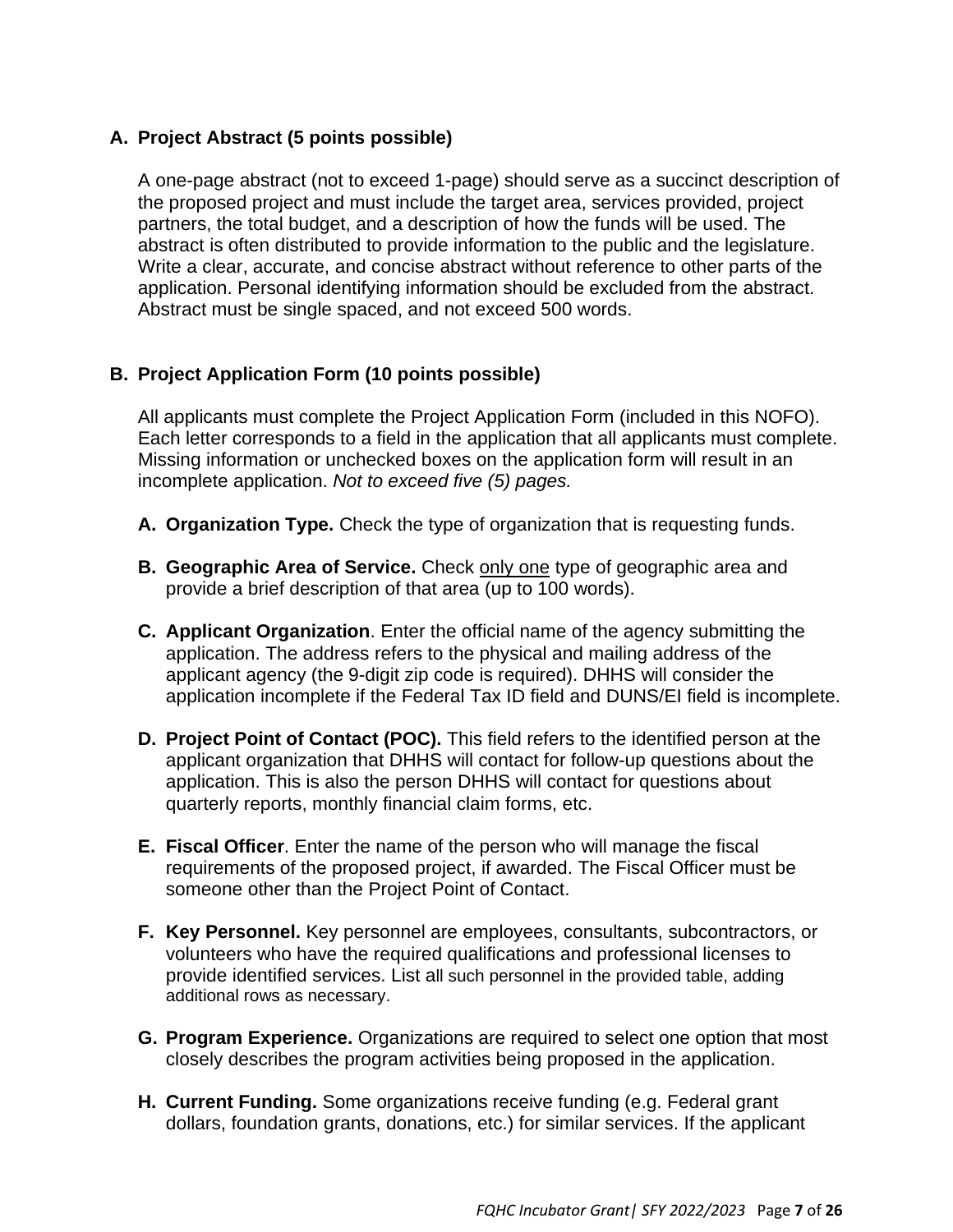does not receive funding from another source for proposed project, check the **No** box, and continue to field J. Otherwise, confirm by checking the **Yes** box and for each funding source, provide the name, type of funding, project period end date, and whole dollar amount. Add rows to the table, if necessary.

**I. Certification by Authorized Official**: The administrator, director, or other official ultimately responsible for this project/program must sign this document.

## **C. Project Narrative**

The applicant must provide a Project Narrative that articulates in detail the content requirements provided below and the specific criteria described Section I and II. Please include the title "Project Narrative" at the beginning of the Project Narrative. The narrative must not exceed a total of *ten pages* double-spaced. **Page numbers, headings and subheadings are required.**

Ensure that the project narrative includes 'subheadings' for each of the sections below. Do not reference the evaluator to read another section, as no points will be awarded in this instance. Complete each section providing detailed information for the items being requested in that section. The Project Narrative must include the following information under each subheading:

## **1. The Organization Description (5 points possible)**

The Organization Description should include a brief history of organization demonstrating not less than two (2) years of operations. The organization need not have been an FQHC for two years but must have been providing healthrelated services for at least two years. In addition, this section should include information about relevant experiences and major accomplishments of the organization; current services provided; number of unduplicated patients currently being served; an explanation of how organization is capable of accomplishing the NOFO's goals; and description of potential barriers of project implementation and ways these barriers will be mitigated. In addition, indicate if organization is a certified Patient Centered Medical Home (PCMH), and if not, describe status in becoming a PCMH.

#### 2. **Project Design and Implementation (20 points possible)**

The Project Design and Implementation must provide a detailed description of the project to be funded. This section must include the goal(s) of the project as well as the objectives and activities that will be completed to achieve the goal(s). Make sure to differentiate between current capacity and services and what new services or activities are being requested. Describe how the project will support your ability to serve your community. If adding new providers, describe the number of new, unduplicated patients who will receive existing services and/or the number of current patients who will receive new services should your proposal be funded.

## 3. **Community Organizations and Partnerships (10 points possible)**

The Community Organizations and Partnerships must provide detailed descriptions of the community organizations currently providing similar services in the geographic service area your proposal depicts. Provide details describing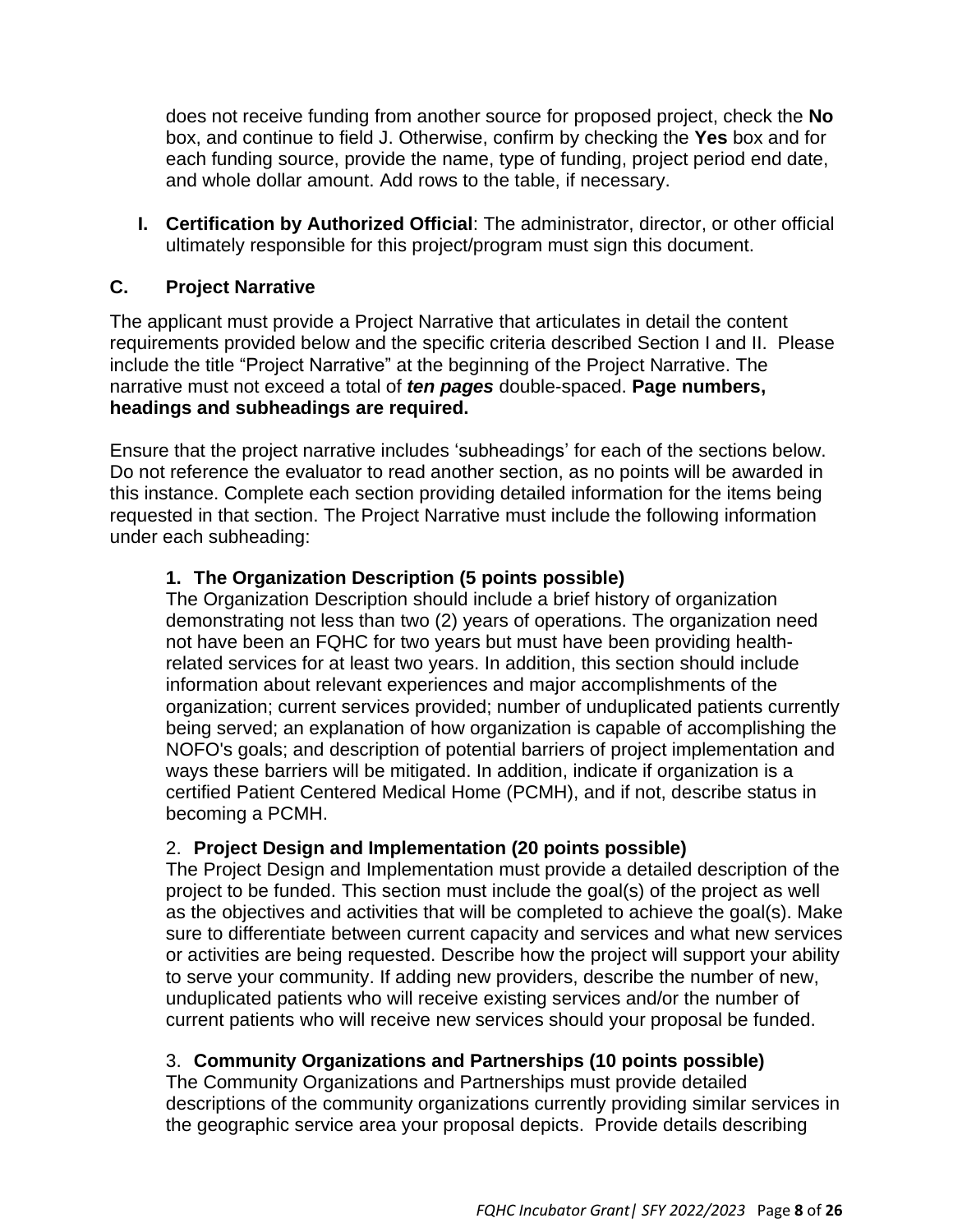existing partnerships and coordination to reduce duplication of service. Describe formal collaborations and/or existing Memorandums of Understanding with established partners and relationships that will be important to carrying out the activities proposed. Do not include organizations where there is an informal relationship (i.e., letter of commitment). Do not just list organizations but explain how the identified collaboration will support this project.

### 4. **Capabilities and Competencies (10 points possible)**

Provide at least three (3) examples of the applicant's success. Describe the capabilities of the applicant, the subrecipients, and/or contractors to successfully implement the project. Describe the roles, experiences, and tenure of key employees who will be running the day-to-day operations of the project. Describe organization's background, qualifications, and experiences with the implementation of projects similar in scope and complexity to the proposed project.

## 5. **Plan for Collecting the Data (10 points possible)**

Describe the process for collecting client level data, including but not limited to the Electronic Health System, and measuring project performance. Identify who will collect the data, who is responsible for performance measurement, and how the information will be used to guide and evaluate the success of the program activities.

## **D. Scope of Work (15 points possible)**

Submit the below form to provide a description of the services proposed that includes goals, implementation timeline with key dates, activities, and deliverables *(maximum of five pages) Single Spaced.* This section should be written in complete sentences. The activities/strategies should also identify a quantitative performance metric.

Two examples are below:

- Training a workforce: there will be 10 trainings, with not less than 85% of all staff to receive the training for a total of 40 trainings to be completed.
- Adding a new employee: there will be one additional licensed mental health counselor intern who provides mobile crisis support and will serve not less than 20 individual per month for the term of the project, with the expectation that this position will be sustainable through billing after the completion of the incubator project, with a monthly caseload of 35.

**Goal 1:** Describe the primary goal the program wishes to accomplish with this subaward.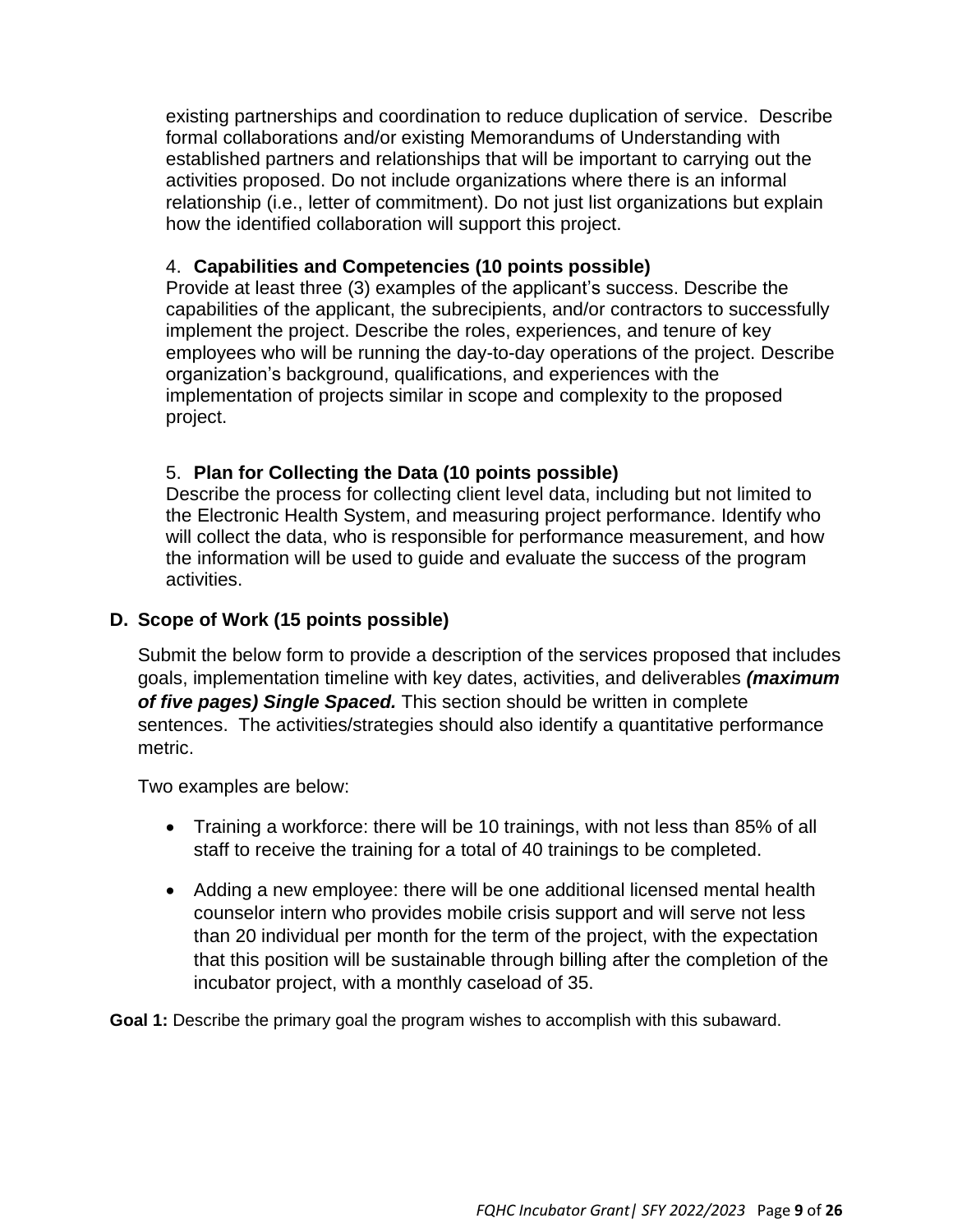| <b>Objective</b>                  | <b>Activities   Strategies</b> |          | Due Date   Documentation Needed |
|-----------------------------------|--------------------------------|----------|---------------------------------|
|                                   |                                | XX/XX/XX |                                 |
| 2. Add more lines if<br>necessary |                                | XX/XX/XX | $\overline{2}$ .                |

**Goal 2:** Describe the most important secondary goal the program wishes to accomplish with this subaward.

| <b>Objective</b> | <b>Activities   Strategies</b>                                                                                                                                |                 | Due Date   Documentation Needed |
|------------------|---------------------------------------------------------------------------------------------------------------------------------------------------------------|-----------------|---------------------------------|
|                  |                                                                                                                                                               | $XX/XX/XX$   1. |                                 |
|                  | *Note to preparer: Add lines to the table as applicable to accomplish all the goals. Line up<br>activities, due dates, and documentation as best as possible. |                 |                                 |

### **\* For each goal/objective, include implementation activities, and due dates. There may be more than one Activity and Due Date per objective.**

## **E. Budget (15 points possible)**

Provide a budget that is complete, cost effective, and allowable (e.g., reasonable, allocable, and necessary for program activities). **All proposals must include a detailed project budget for each of the project periods.** The budget should be an accurate representation of the funds necessary to carry out the proposed *Scope of Work* and achieve the projected outcomes over the grant period. If the project is not fully funded, the DHHS will work with the applicant to modify the budget, the Scope of Work and the projected outcomes**.**

Applicants **must** use the Budget Template form (Excel spreadsheet) provided for this NOFO. Use the budget definitions provided in the "Categorized Budgets" section below to complete the narrative budget (spreadsheet tab labeled Budget Narrative 1). This spreadsheet contains formulas to automatically calculate totals and links to the budget summary spreadsheet (tab labeled Budget Summary) to automatically complete budget totals in Column B. **Do not override formulas.**

The column for extensions (unit cost, quantity, total) on the budget narrative should include only funds requested in this application. Budget items funded through other sources may be included in the budget narrative description, but not in the extension column. **Ensure that all figures add up correctly and that totals match within and between all forms and sections.**

The budget cannot contain services that can be billed to public or private health insurance, including Medicaid, Medicare, or third-party liability parties.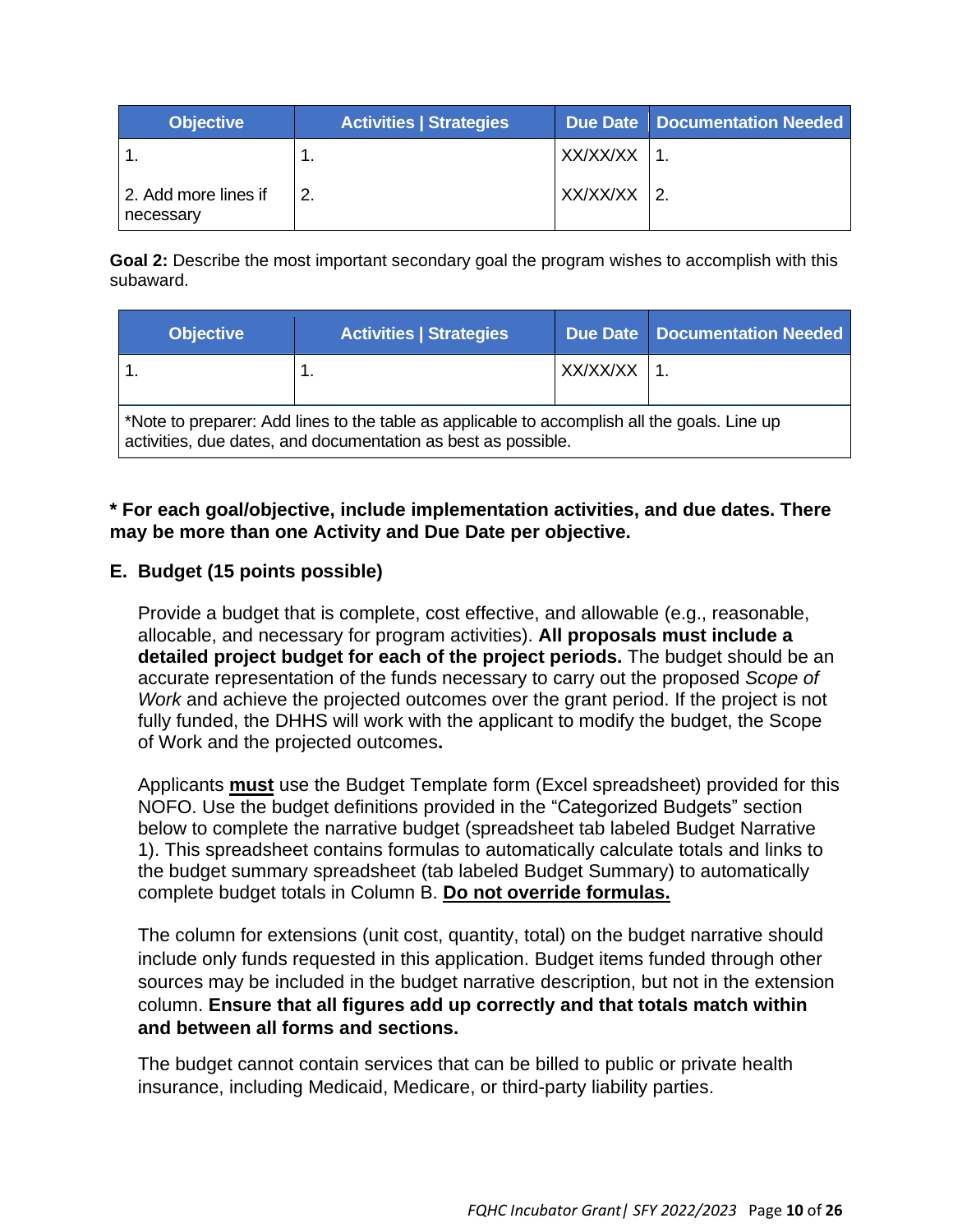1. **Personnel:** Employees who provide direct services are provided here. The Personnel section is for staff that are responsible, who work as part of the applicant organization, for whom the applicant organization provides a furnished work-space, tools, and the organization determines the means and the method of service delivery. Contractors include those staff who provide products or services independently and provide their own workspace, tools, means, and methods for completion and are listed in the Contractor category.

#### **For example:**

Intake Specialist |  $$20/h$ our X 40 hours/week X 52 weeks =  $$41,600$ Fringe =  $$41,600$  X 15% (e.g. health insurance, FICA, workmen's comp) =  $$$ 6,240

Personnel Total  $= $47.840$ 

Only those staff whose time can be traced directly back to the grant project should be included in this budget category. This includes those who spend only part of their time on grant activities. All others should be considered part of the applicant's indirect costs *(explained later).*

## **2. Travel:**

Travel costs must provide direct benefit to this project. Identify staff that will travel, the purpose, frequency, and projected costs. U.S. General Services Administration (GSA) rates for per diem and lodging, and the state rate for mileage (currently 56 cents), should be used **unless** the organization's policies specify lower rates for these expenses. Local travel (i.e., within the program's service area) should be listed separately from out-of-area travel. Out-of-state travel and nonstandard fares/rates require special justification. GSA rates can be found online at [https://www.gsa.gov/portal/category/26429.](https://www.gsa.gov/portal/category/26429) In the current COVID-19 environment, travel expenditures should be minimal.

#### 3. **Operating:**

List and justify tangible and expendable property necessary to carry-out the proposed program.

## **4. Equipment:**

Equipment is defined as tangible personal property (including information technology systems) having a useful life of more than one year and a per-unit acquisition cost which equals or exceeds the lesser of the capitalization level established by the non-federal entity for financial statement purposes, or \$5,000.

#### **5. Contractual/Consultant Services:**

Project workers who are not employees of the applicant organization should be identified here. Any costs associated with these workers, such as travel or per diem, should also be identified here. Explain the need and/or purpose for the contractual/consultant service. Identify and justify these costs. For collaborative projects involving multiple sites and partners, separate from the applicant organization, all costs incurred by the separate partners should be included in this category, with subcategories for Personnel, Fringe, Contract, etc. Written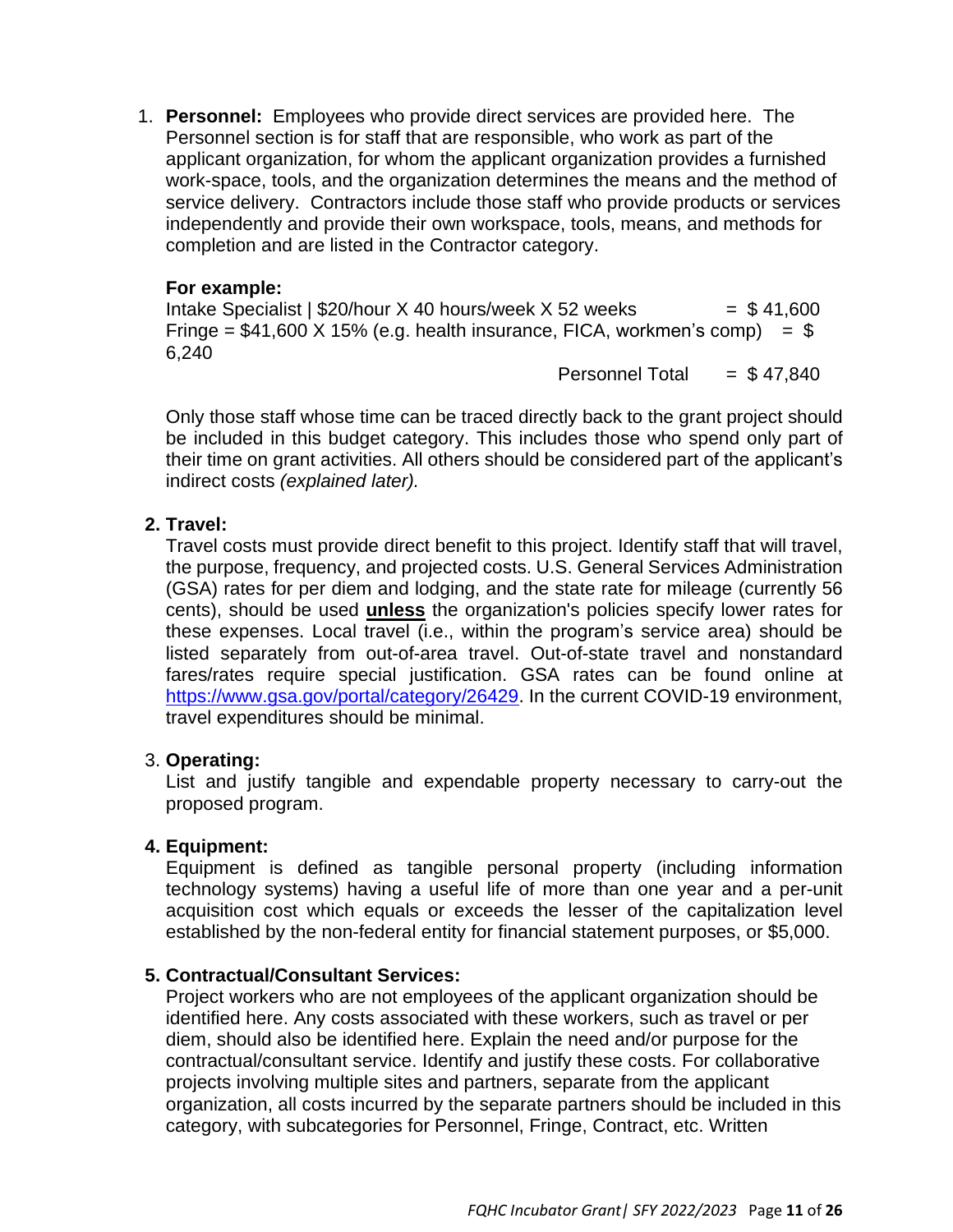agreements or contracts must be maintained with each partner, and the applicant is responsible for administering these agreements in accordance with all requirements identified for grants administered under the DHHS.

#### 6. **Other Expenses**:

Identify and justify these expenditures, which can include virtually any relevant expenditure associated with the project, such as client transportation, conference registrations, stipends, scholarships, etc.

## **7. Indirect Costs:**

Indirect costs represent the expenses of doing business that are not readily identified with or allocable to a specific grant, contract, project function, or activity, but are necessary for the general operation of the organization and the conduct of activities it performs. Indirect costs include, but are not limited to: rent, utilities, stipends, depreciation and use allowances, facility operation and maintenance, memberships, and general administrative expenses such as management/administration staff, human resources, accounting, payroll, legal, and data processing expenses that cannot be traced directly back to the grant project. If agencies have a federally approved indirect cost rate, that rate must be used. All other agencies may use the Omnibus rate currently at 10%. All budgets are subject to the exclusions identified in the Modified Total Direct Cost Base (MTDC).

## **F. Resume of Key Program Staff Member:**

Provide the resume of the key staff member with the licensure or expertise in providing evidence-based services. This resume should not be more than two (2) pages long and should represent experience related to the proposed project. The DHHS receives the right to request additional resumes based on the proposed project (and also included in the Project Information Form).

# **III. SELECTION PROCESS**

DHHS has selected to use the competitive Notice of Funding Opportunity (NOFO) process.

- $\Box$  The application must request funding within programmatic funding constraints.
- $\Box$  The application must be responsive to the scope of the solicitation and the evaluator tool.
- $\Box$  The application must include all items designated as basic minimum requirements.

## **1. NOFO Review Process**

Proposals received by the deadline will be reviewed as follows:

## **A. Technical Review**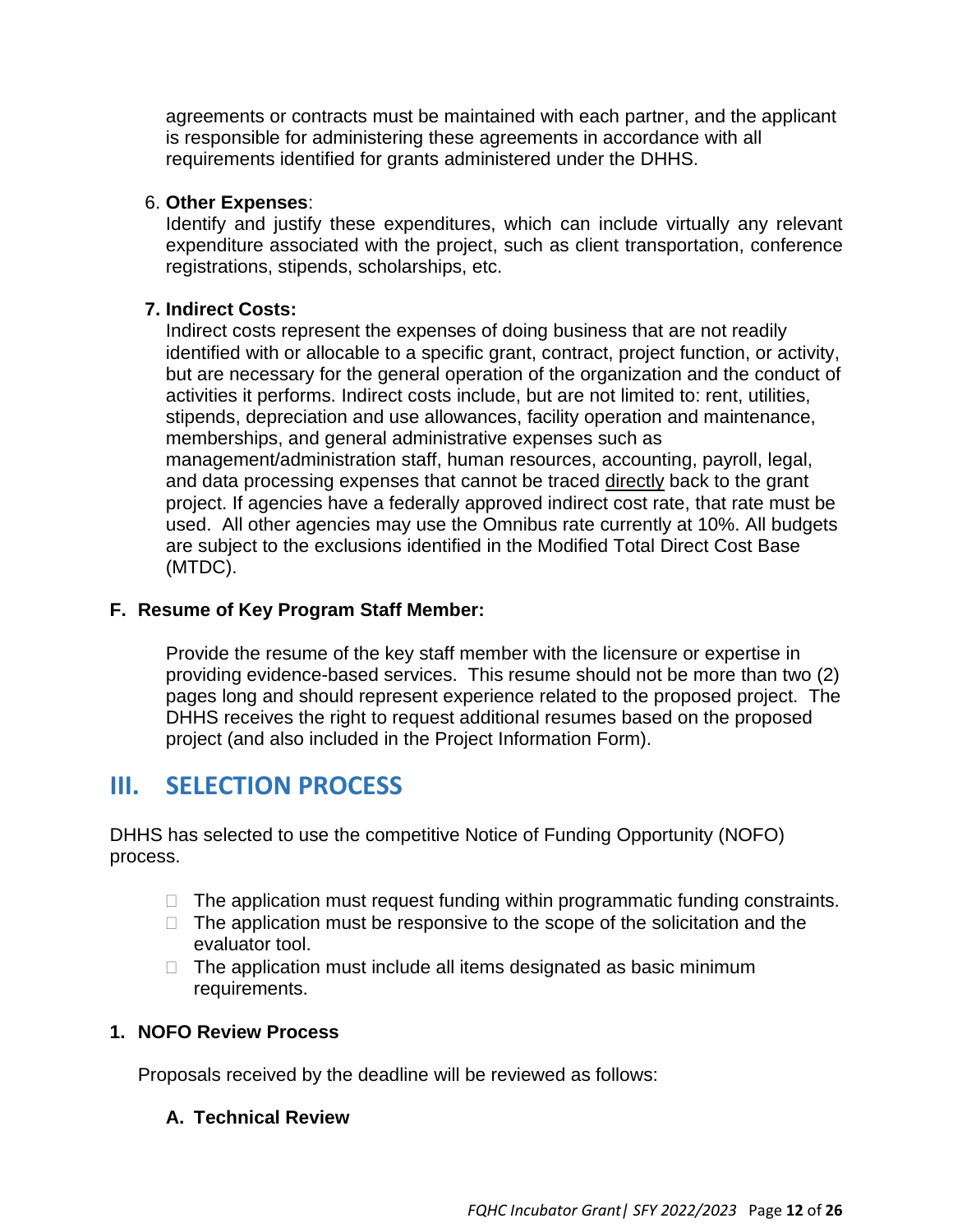DHHS staff will perform a technical review of each proposal to ensure that minimum standards are met. Proposals may be disqualified if they:

- a. Are missing fundamental elements (i.e., abstract, application, narrative, scope of work, or budget);
- b. Do not meet the intent of the NOFO; or
- c. Are submitted by an entity that is financially unstable as evidenced by information gleaned from the submitted fiscal documents.

## **Application Requirements**

| <b>Field Name</b>                                  | <b>Scoring</b><br><b>Points</b><br>or $TR^*$ | Page<br><b>Limit</b> |                                                                                                                                                                                               |
|----------------------------------------------------|----------------------------------------------|----------------------|-----------------------------------------------------------------------------------------------------------------------------------------------------------------------------------------------|
| A. Abstract                                        | 5                                            | 1                    | Single spaced, 500 words, Arial or Times New<br>Roman 12 Point Font                                                                                                                           |
| <b>B.</b> Project Application                      | 10                                           | 5                    | Must use attached form                                                                                                                                                                        |
| C. Narrative                                       | 55                                           | 10 <sup>1</sup>      | Double-spaced, page numbered with headings and<br>subheadings, defined in section II.1 of NOFO. Arial<br>or Times New Roman 12 Point Font (Tables may<br>be single spaced). No form provided. |
| D. Scope of Work                                   | 15                                           | 5                    | Must use included format, Times New Roman or<br>Arial 12 Point Font, single spaced                                                                                                            |
| E. Proposed Project<br><b>Budget and Narrative</b> | 15                                           | <b>NA</b>            | Must use attached form                                                                                                                                                                        |
| F. Resume of Project<br>Manager                    | <b>TR</b>                                    | $\overline{2}$       | Project Manager with experience                                                                                                                                                               |
|                                                    |                                              |                      |                                                                                                                                                                                               |
| Total                                              | 100                                          |                      |                                                                                                                                                                                               |
| <b>Provisions of Grant Award</b><br>is signed      | <b>TR</b>                                    | N/A                  | Sign and attach                                                                                                                                                                               |
| <b>Internal Controls</b><br>Certification          | <b>TR</b>                                    | N/A                  | Sign and attach                                                                                                                                                                               |
| <i><b>*Technical Requirement</b></i>               |                                              |                      |                                                                                                                                                                                               |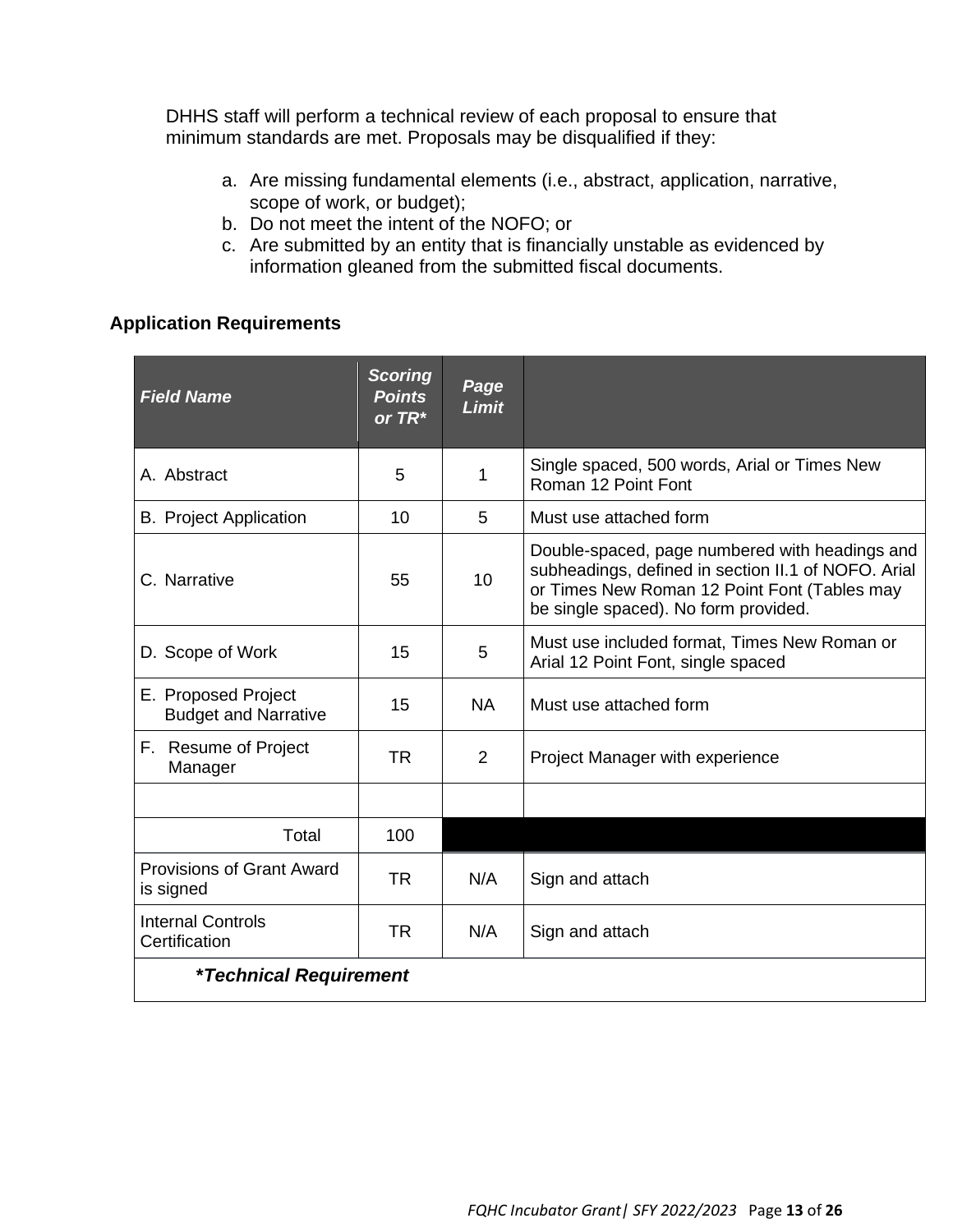#### **B. Evaluation**

Applications that meet minimum standards will be forwarded to a review team selected by the DHHS. Reviewers will score each application, using the Evaluator Tool. In accordance with prevailing grant evaluation procedures, discussion between applicants and reviewers will not be allowed during the scoring process. Proposals must stand on their own merit.

Technical Review (application may not be sent on for Evaluator Review if it does not pass the technical review):

|                                      |                                                                                                                    |      |                          | Does applicant (application number below)<br>meet each technical requirement? (Y/N) |      |
|--------------------------------------|--------------------------------------------------------------------------------------------------------------------|------|--------------------------|-------------------------------------------------------------------------------------|------|
| <b>Criterion</b>                     | <b>Technical Requirement</b>                                                                                       | 1    | 2                        | з                                                                                   |      |
|                                      | et one (1) of the below priority technical requirements may result in a failed (non-responsive) application and be |      |                          |                                                                                     |      |
| Organization Type                    | Applicant organization has indicated if is an FQHC                                                                 |      |                          |                                                                                     |      |
|                                      | or FQHC look-alike.                                                                                                |      |                          |                                                                                     |      |
| Applicant Organization               | Applicant has provided its Federal Tax ID.                                                                         | v    | v                        |                                                                                     | v    |
| Geo and Target Area Identified       | Applicant has completed both sections                                                                              | v    | v                        | ٧                                                                                   | v    |
| Current Funding                      | Applicant has answered this section                                                                                | v    | v                        |                                                                                     | ۷    |
| Application                          | All other sections of the application form have                                                                    |      |                          |                                                                                     |      |
|                                      | been completed.                                                                                                    |      |                          |                                                                                     |      |
| Certification by Authorized Official | Certification is signed.                                                                                           | v    |                          |                                                                                     |      |
|                                      | <b>Priority Technical Review Score</b>                                                                             | Pass | Pass                     | Pass                                                                                | Pass |
|                                      | et two (2) or more of the below technical requirements may result in a failed (non-responsive) application and be  |      |                          |                                                                                     |      |
|                                      |                                                                                                                    | 1    | $\overline{\phantom{a}}$ | 3                                                                                   | 4    |
| Application Submission               | Applicant organization submitted application as a                                                                  |      |                          |                                                                                     |      |
|                                      | single PDF.                                                                                                        |      | ٧                        |                                                                                     |      |
| Application Submission               | Applicant organization submitted application no                                                                    |      |                          |                                                                                     |      |
|                                      | later than 3:00 p.m. on Friday, March 26, 2021,                                                                    |      |                          |                                                                                     |      |
|                                      | 3pm PST                                                                                                            | ٧    | V                        |                                                                                     |      |
| Abstract                             | Attached, does not exceed 500 words, single-                                                                       |      |                          |                                                                                     |      |
|                                      | spaced.                                                                                                            |      |                          |                                                                                     |      |
| Narrative                            | Attached, Does not exceed 10 pages, double-                                                                        |      |                          |                                                                                     |      |
|                                      | spaced                                                                                                             | ٧    | Ÿ                        |                                                                                     |      |
| Narrative                            | Includes subheadings: Organization, Project                                                                        |      |                          |                                                                                     |      |
|                                      | Design and Implementation, Community Org and                                                                       |      |                          |                                                                                     |      |
|                                      | Partnerships, Capabilities and Data Collection                                                                     |      |                          |                                                                                     |      |
|                                      |                                                                                                                    |      | Y                        |                                                                                     |      |
| Scope of Work                        | Attached, Does not exceed 5 pages                                                                                  | v    | Ÿ                        | ٧                                                                                   | ٧    |
| Scope of Work/Budget                 | Attached, does not contain services billable to                                                                    |      |                          |                                                                                     |      |
|                                      | public and private insurance.                                                                                      |      |                          |                                                                                     |      |
| Budget                               | Mathematically Correct                                                                                             | v    | Ÿ                        |                                                                                     | v    |
| Budget                               | Both project periods attached                                                                                      | v    | Ÿ                        | ٧                                                                                   | v    |
| Resume                               | Resume attached, does not exceed two pages                                                                         | Ÿ    | Ý                        | ٧                                                                                   | v    |
| Attachment                           | Assurances and Provisions, signed and attached                                                                     | v    | Ÿ                        | v                                                                                   | v    |
| Submission                           | Arial or Times New Roman 12 point font and one                                                                     |      |                          |                                                                                     |      |
|                                      | inch margins retained                                                                                              |      |                          |                                                                                     |      |
|                                      | <b>Overall Technical Review Score</b>                                                                              | Pass | Pass                     | Pass                                                                                | Pass |

#### Evaluator Review / Scoring

Evaluators will be asked to score each section of the proposal and application; points will be assigned using the following rubric:

**Excellent** responses will receive 100% of available points

**Strong** responses will receive 80% of available points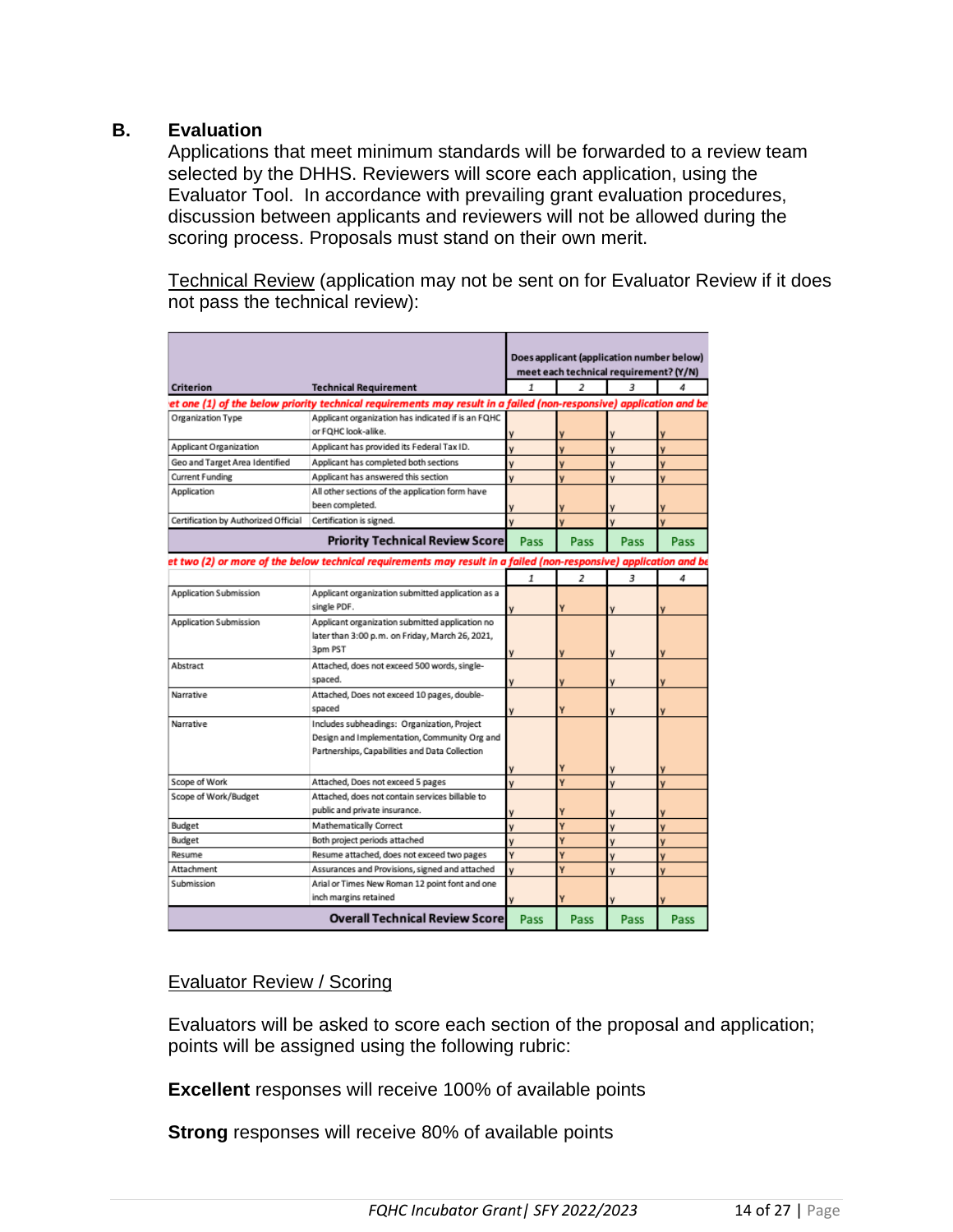**Average** responses will receive 60% of available points

**Basic** responses will receive 40% of available points

**Weak** responses will receive 20% of available points

The following is an example of the tool evaluators will be using, and what they will be looking for to score proposal sections:

| <b>Section: Application &amp; Abstract</b> |                                                                                                                                                                                                                       |                              |  |  | applicant (application number below) an |
|--------------------------------------------|-----------------------------------------------------------------------------------------------------------------------------------------------------------------------------------------------------------------------|------------------------------|--|--|-----------------------------------------|
| <b>Abstract</b>                            |                                                                                                                                                                                                                       | $\mathcal{P}$<br>3<br>1<br>4 |  |  |                                         |
| 1                                          | Applicant must have submitted an abstract that is under 500<br>words that must include: 1) succinct program descirption; 2)<br>target area; 3) service description; 4) project partners; and 5)<br>budget total & use |                              |  |  |                                         |
| <b>Application</b>                         |                                                                                                                                                                                                                       |                              |  |  |                                         |
| 2                                          | To what extent does the applicant agency identify the previous<br>level of experience with grant funding and processes? Has the<br>organization been providing services for 2+ years?                                 |                              |  |  |                                         |
| 3                                          | To be considered excellent, candidate must demonstrate a clear<br>and complete sustainability plan for continuing program after end<br>of FQHC Incubator Funds.                                                       |                              |  |  |                                         |
| 0                                          |                                                                                                                                                                                                                       |                              |  |  |                                         |
|                                            |                                                                                                                                                                                                                       |                              |  |  |                                         |
|                                            | <b>Section: Application &amp; Abstract Score</b>                                                                                                                                                                      |                              |  |  |                                         |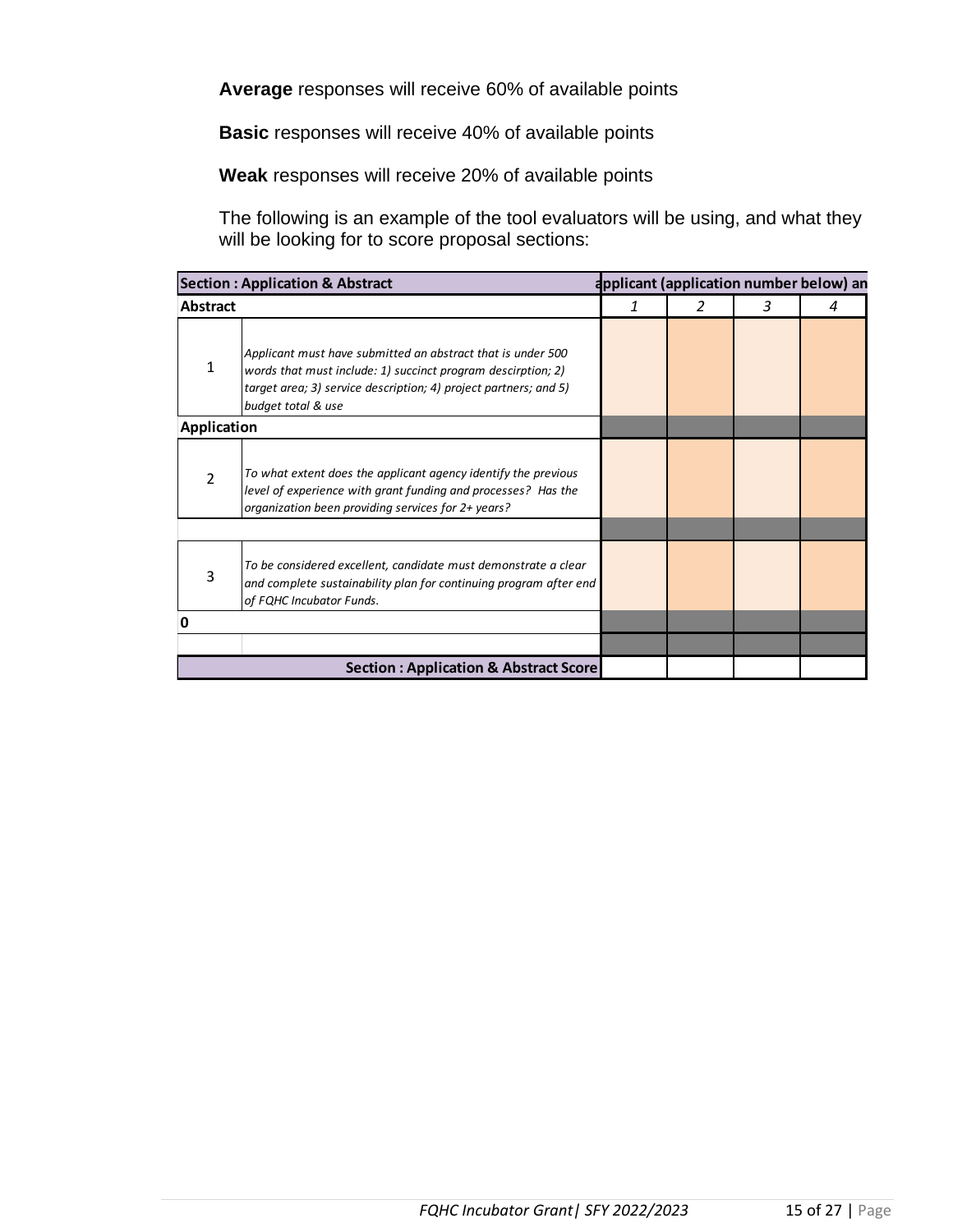|                |                                                                                                                                                                                                                                                                                                                                                                                                                                                                                                                                                                                                                                                                                         | How well does the applicant<br>(application number below) answer |   |   |   |
|----------------|-----------------------------------------------------------------------------------------------------------------------------------------------------------------------------------------------------------------------------------------------------------------------------------------------------------------------------------------------------------------------------------------------------------------------------------------------------------------------------------------------------------------------------------------------------------------------------------------------------------------------------------------------------------------------------------------|------------------------------------------------------------------|---|---|---|
|                | <b>Section: Narrative</b>                                                                                                                                                                                                                                                                                                                                                                                                                                                                                                                                                                                                                                                               | the question?                                                    |   |   |   |
| 4              | <b>Organization Description</b><br>Applicant must include all elements: 1) brief history of the<br>organization; 2) two years of experience; 3) relevant experience<br>and major accomplishments; 4) current services provided; 5)<br>number of unduplicated patients currently serving; 6) capability of<br>accomplishing NOFA's goals; 7) plans for mitigating barriers; and<br>8) patient-centered medical home status                                                                                                                                                                                                                                                               | 1                                                                | 2 | 3 | 4 |
|                | <b>Project Design &amp; Implementation</b>                                                                                                                                                                                                                                                                                                                                                                                                                                                                                                                                                                                                                                              |                                                                  |   |   |   |
| 5              | How well does the applicant describe the description of their<br>program and how it meets the NOFO requirements, includes the<br>target population and geographic area served, and how the<br>proposed services meet the need?                                                                                                                                                                                                                                                                                                                                                                                                                                                          |                                                                  |   |   |   |
| 6              | How well does the applicant tie project deliverables to objectives<br>to include 1) how many individuals will be targeted; 2) the target<br>population or subpopulation; 3) service areas; 4) how they will<br>meet the deliverables; 5) capacity of organization (i.e. number of<br>staff/clients, etc.)                                                                                                                                                                                                                                                                                                                                                                               |                                                                  |   |   |   |
|                | <b>Community Organizations and Partnerships</b>                                                                                                                                                                                                                                                                                                                                                                                                                                                                                                                                                                                                                                         |                                                                  |   |   |   |
| $\overline{7}$ | Must demonstrate community coordination. For a score of<br>excellent, partnership must include 2 or more community<br>partners providing referrals or services related to the population<br>being served and benefit the project.                                                                                                                                                                                                                                                                                                                                                                                                                                                       |                                                                  |   |   |   |
| 8              | Applicant must accurately describe similar services being<br>provided in program delivery area. How well does applicant<br>describe services as absent (or minimal) in proposed area.                                                                                                                                                                                                                                                                                                                                                                                                                                                                                                   |                                                                  |   |   |   |
|                | <b>Capabilities and Competencies</b>                                                                                                                                                                                                                                                                                                                                                                                                                                                                                                                                                                                                                                                    |                                                                  |   |   |   |
| 9              | How well does the application describe the capabilities of the<br>applicant, subrecipients, and/or contractors to implement the<br>project. For a score of excellent, applicant should describe roles,<br>experiences, and tenure of key employees.                                                                                                                                                                                                                                                                                                                                                                                                                                     |                                                                  |   |   |   |
| 10             | How well does the application describe the three (3) examples of<br>success. For an excellent score this description must be complete,<br>describing circumstance and level of success                                                                                                                                                                                                                                                                                                                                                                                                                                                                                                  |                                                                  |   |   |   |
|                | <b>Plan for Collecting Data</b>                                                                                                                                                                                                                                                                                                                                                                                                                                                                                                                                                                                                                                                         |                                                                  |   |   |   |
| 11             | How well does the applicant describe the process for collecting<br>data? For a score of excellent, applicant should describe who is<br>collecting the data, the system to collect data, whether or not the<br>agency has a electronic health record system, and how that data<br>will be used?                                                                                                                                                                                                                                                                                                                                                                                          |                                                                  |   |   |   |
| 12             | How well does the applicant describe the project performance<br>measures; who will be responsible for project performance; and<br>how that information will be used to evaluate the project impact.<br>Note: Data Collection is not project measurement.                                                                                                                                                                                                                                                                                                                                                                                                                                |                                                                  |   |   |   |
| Scope of Work  |                                                                                                                                                                                                                                                                                                                                                                                                                                                                                                                                                                                                                                                                                         |                                                                  |   |   |   |
| 13             | The Scope of Work must identify a goal that is consistent with the<br>narrative; identify the objective with states how the goal will be<br>accomplished; identifies at least one if not more specific<br>activities to achieve that goal; the timeframe to submit; and the<br>documentation required to provide that detail. Data collection<br>activities are not goals or objectives, but could be included in<br>strategies. The documentation is specific to what is going to be<br>provided to prove that the metric was met (i.e. provide services<br>for 20 women, the documentation would need to provide<br>unduplicated number of women, demographics, services<br>provided) |                                                                  |   |   |   |
|                |                                                                                                                                                                                                                                                                                                                                                                                                                                                                                                                                                                                                                                                                                         |                                                                  |   |   |   |
|                | <b>Section: Narrative Score</b>                                                                                                                                                                                                                                                                                                                                                                                                                                                                                                                                                                                                                                                         |                                                                  |   |   |   |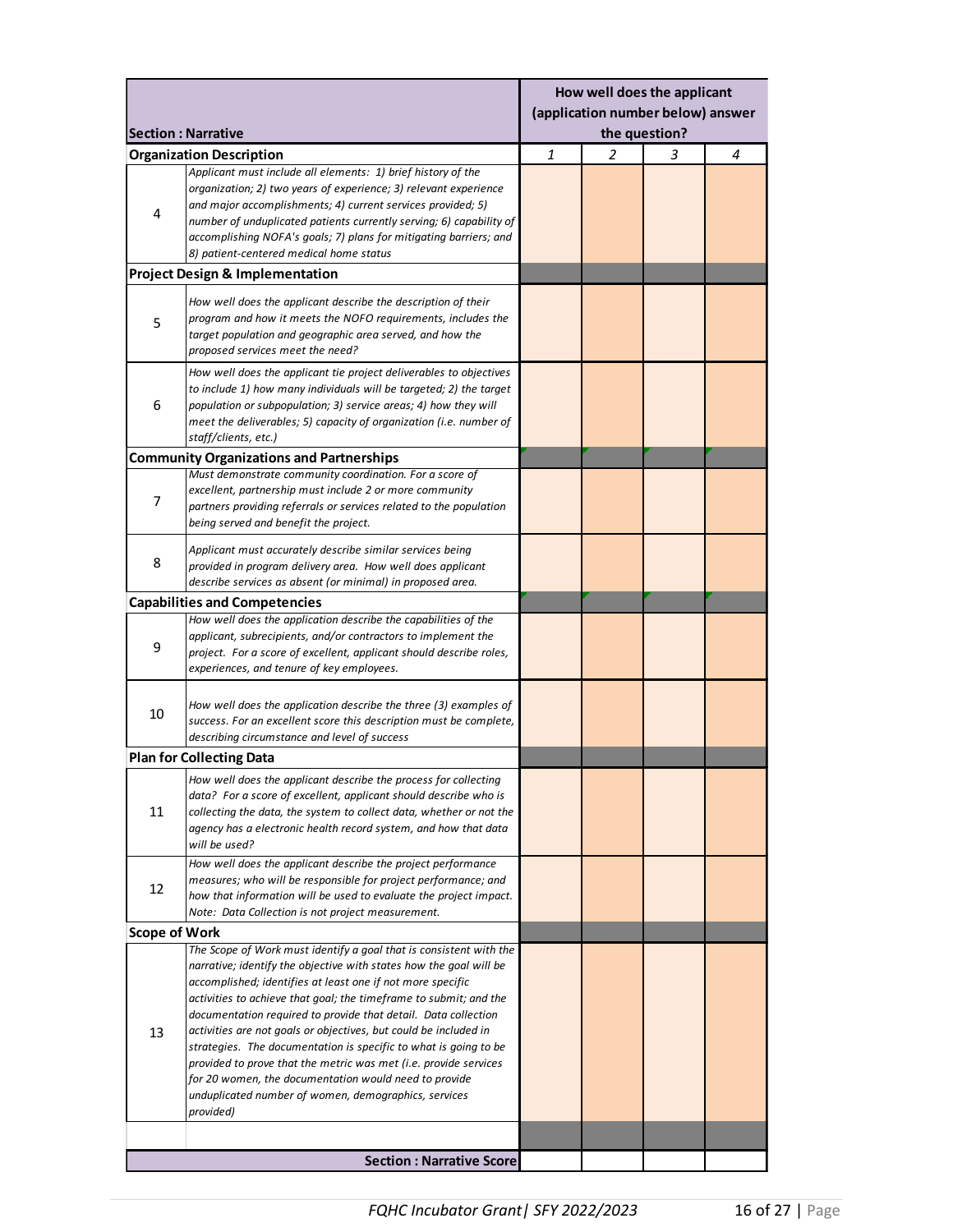| <b>Section : Budget</b> |                                                                                                                                                                |   |   | applicant (application number below) answ   |
|-------------------------|----------------------------------------------------------------------------------------------------------------------------------------------------------------|---|---|---------------------------------------------|
| <b>Budget Narrative</b> |                                                                                                                                                                | 2 | з |                                             |
| 14                      | How well does the proposed budget support the proposed goals and<br>objectives?                                                                                |   |   |                                             |
| 15 <sub>15</sub>        | How thorough and reasonable is the proposed budget (i.e., balance of<br>categorical spending, reasonable expenditures, etc.)?                                  |   |   |                                             |
| 16                      | Given the project period, rate your confidence in the applicant's ability to<br>provide the projected number of services with the budget amounts<br>requested. |   |   |                                             |
|                         | Section : Budget Score                                                                                                                                         |   |   |                                             |
|                         |                                                                                                                                                                |   |   |                                             |
|                         |                                                                                                                                                                |   |   | icants' Total Scores (application number be |
|                         | <b>Total Possible Score: 100</b>                                                                                                                               | 2 | з | 4                                           |
|                         |                                                                                                                                                                |   |   |                                             |

## **C. Funding Recommendations**

Project proposals with the highest ranking shall be prioritized for funding; however, this will not be the only method for selection. Recommendations may also consider underserved populations and geographic areas.

#### **D. Final Review – Director**

The DHHS staff will submit funding recommendations to the DHHS Director, who will make the final funding decisions. Final decisions made by the DHHS Director will be based on the following factors:

- a. Scores on the scoring matrix;
- b. Geographic distribution to help ensure statewide service and activities;
- c. Conflicts or redundancy with other federal, state or locally funded programs, or supplanting (substitution) of existing funding; and
- d. Availability of funding.

## **2. Notification Process**

Applicants will be notified of their status via email in April 2021. DHHS staff will conduct negotiations with the applicants regarding the recommendation for funding to address any specific issues identified by the evaluators. These issues may include, but are not limited to:

- $\Box$  Revisions to the project budget;
- □ Revisions to the Scope of Work and/or Performance Indicators; and/or
- □ Enactment of Special Conditions (e.g., certain fiscal controls, more stringent performance requirements or more frequent reviews, etc.).

Not all applicants who are contacted for final negotiations will necessarily receive an award. All related issues must be resolved before a grant will be awarded. **All funding**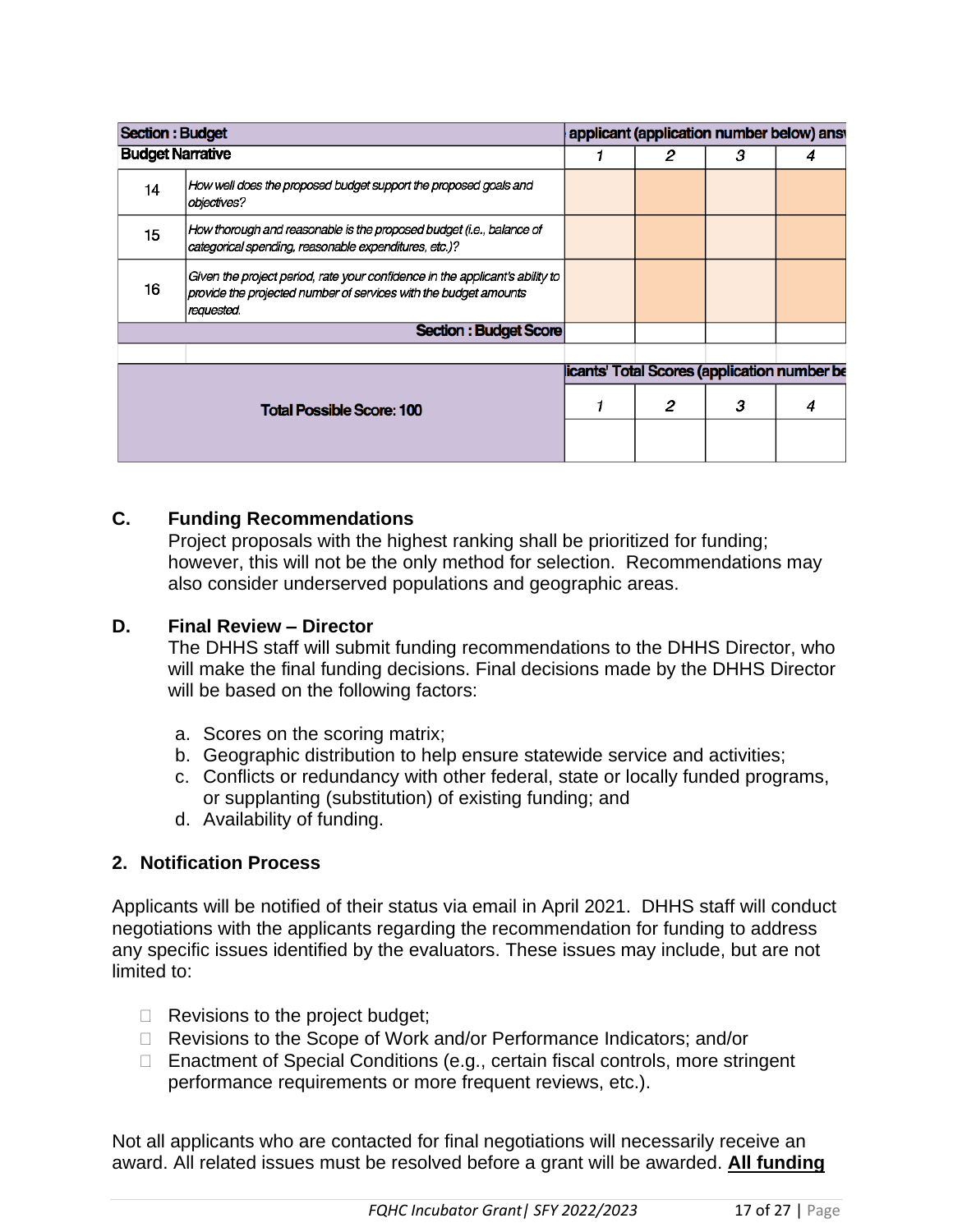**is contingent upon availability of funds.** Upon successful conclusion of negotiations, DHHS staff will complete a written subgrant agreement in the form of a Notice of Subaward (NOSA). The NOSA and any supporting documents will be distributed to the subrecipient upon approval of the Subaward.

## **3. Disclaimer**

DHHS reserves the right to accept or reject any or all applications. This NOFO does not obligate the State to award a contract or complete the project, and the State reserves the right to cancel solicitation if it is in its best interest.

# **4. Upon Approval of Award**

# **A. Monthly Financial Status and Request for Reimbursement Reports**

DHHS requires the use of a standardized Excel spreadsheet reimbursement request form that self-populates certain financial information. This form must be used for all reimbursement requests. Monthly reports are required even if no reimbursement is requested for a month. Instructions and technical assistance will be provided upon award of funds. The monthly reports will be due by the 15th of the following month. Failure to provide timely reimbursement reports may result in corrective action.

# **B. Performance Reporting**

Applicants who receive an award must collaborate with the DHHS in reporting quarterly on progress in meeting goals. Additional performance reports may be requested as instructed by the DHHS. Quarterly progress reports will be due by the 15th of the month following the end of the reporting quarter.

# **C. Subrecipient Monitoring**

Successful applicants must participate in subrecipient monitoring. Subrecipient monitoring is intended to provide ongoing technical support to subrecipients and gather information reportable by DHHS to the state oversight entities. To facilitate the review process, materials referred to in the review documents should be gathered prior to the review. The subrecipient's primary contact person and appropriate staff should make themselves available to answer questions and assist the reviewer(s) throughout the process. The subrecipient monitoring reports or action items will be sent to the subrecipient within 30 working days following the conclusion of the monitoring.

## **D. Compliance with changes to Federal and State Laws**

As federal and state laws change and affect either the DHHS process or the requirements of recipients, successful applicants will be required to respond to and adhere to all new regulations and requirements.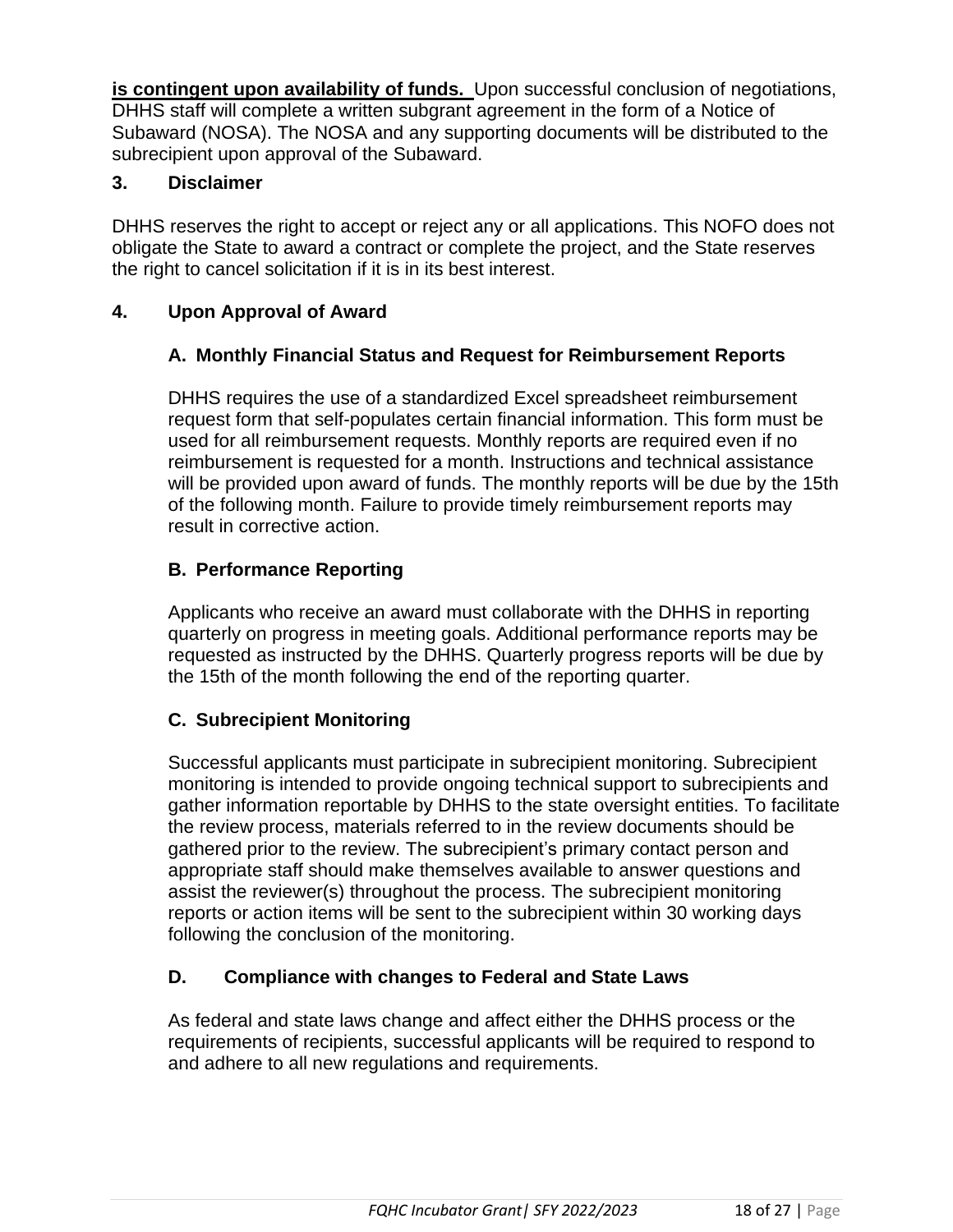# **E. Applicant Risk**

Pursuant to the Part 200 Uniform Requirements, before award decisions are made, DHHS also reviews information related to the degree of risk posed by the applicant. Among other things to help assess whether an applicant that has one or more prior federal awards and has a satisfactory record with respect to performance, integrity, and business ethics, DHHS checks whether the applicant is listed as excluded from receiving a federal award. In addition, if DHHS anticipates that an award will exceed \$250,000 in federal funds, DHHS also must review and consider any information about the applicant that appears in the nonpublic segment of the integrity and performance system accessible through the Federal Awardee Performance and Integrity Information System (FAPIIS).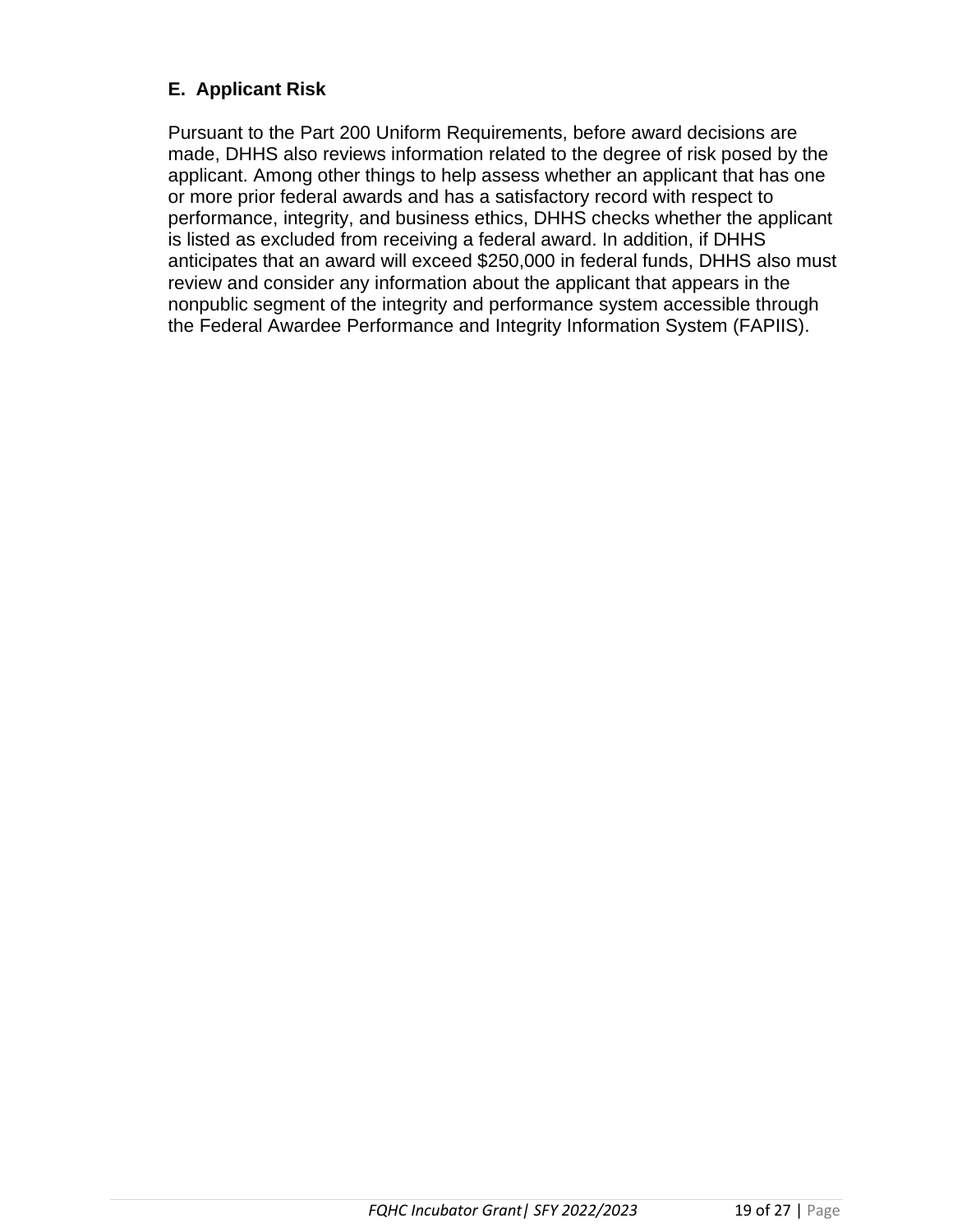# VI. APPLICATION FORM

## **A. Organization Type**

FQHC FQHC-Look Alike

# **B. Geographic Area of Service**

| Town/City |  |
|-----------|--|
| County    |  |
| Region    |  |

## **C. Applicant Organization**

| Name                       |              |           |
|----------------------------|--------------|-----------|
| <b>Mailing Address</b>     |              |           |
| <b>Physical Address</b>    |              |           |
| City                       |              | <b>NV</b> |
| Zip (9-digit zip required) |              |           |
| Federal Tax ID #           | (xx-xxxxxxx) |           |
| DUNS No.                   |              |           |

## **D. Program Point of Contact**

| Name                                   |  |                                   |           |
|----------------------------------------|--|-----------------------------------|-----------|
| <b>Title</b>                           |  |                                   |           |
| Phone                                  |  |                                   |           |
| Email                                  |  |                                   |           |
| Same mailing address as section B? Yes |  | No, use below address information |           |
| Address                                |  |                                   |           |
| City                                   |  |                                   | <b>NV</b> |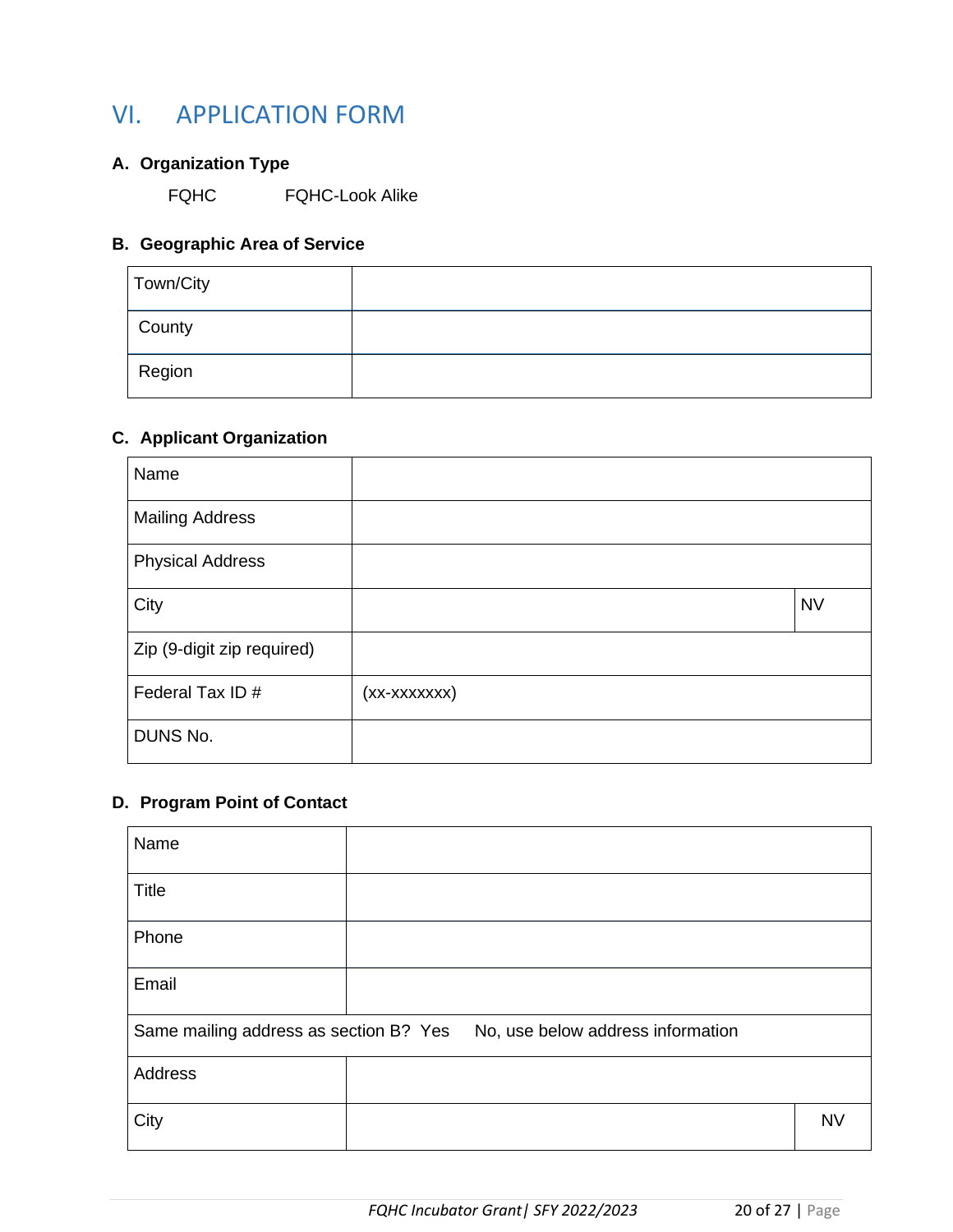## **E. Fiscal Officer**

| Name                               |                                          |           |
|------------------------------------|------------------------------------------|-----------|
| <b>Title</b>                       |                                          |           |
| Phone                              |                                          |           |
| Email                              |                                          |           |
| Same mailing address as section B? | Yes<br>No, use below address information |           |
|                                    |                                          |           |
| Address                            |                                          |           |
| City                               |                                          | <b>NV</b> |

### **F. Key Personnel (Add Rows if Required)**

| <b>Name</b>           | <b>Title</b> | Licensed? |           |
|-----------------------|--------------|-----------|-----------|
| Project Manager       |              | Yes       | <b>No</b> |
| <b>Fiscal Manager</b> |              | Yes       | <b>No</b> |
|                       |              | Yes       | <b>No</b> |
|                       |              | Yes       | <b>No</b> |

#### **G. Experience (Must Select One). Select the box that most accurately describes the activities being proposed.**

Organization is 2+ years, proposed program is new

Existing Program 2-5 years old

Existing Program 6-9 years old

Existing Program 10+ years

Describe sustainability plan for proposed project after 6/30/2023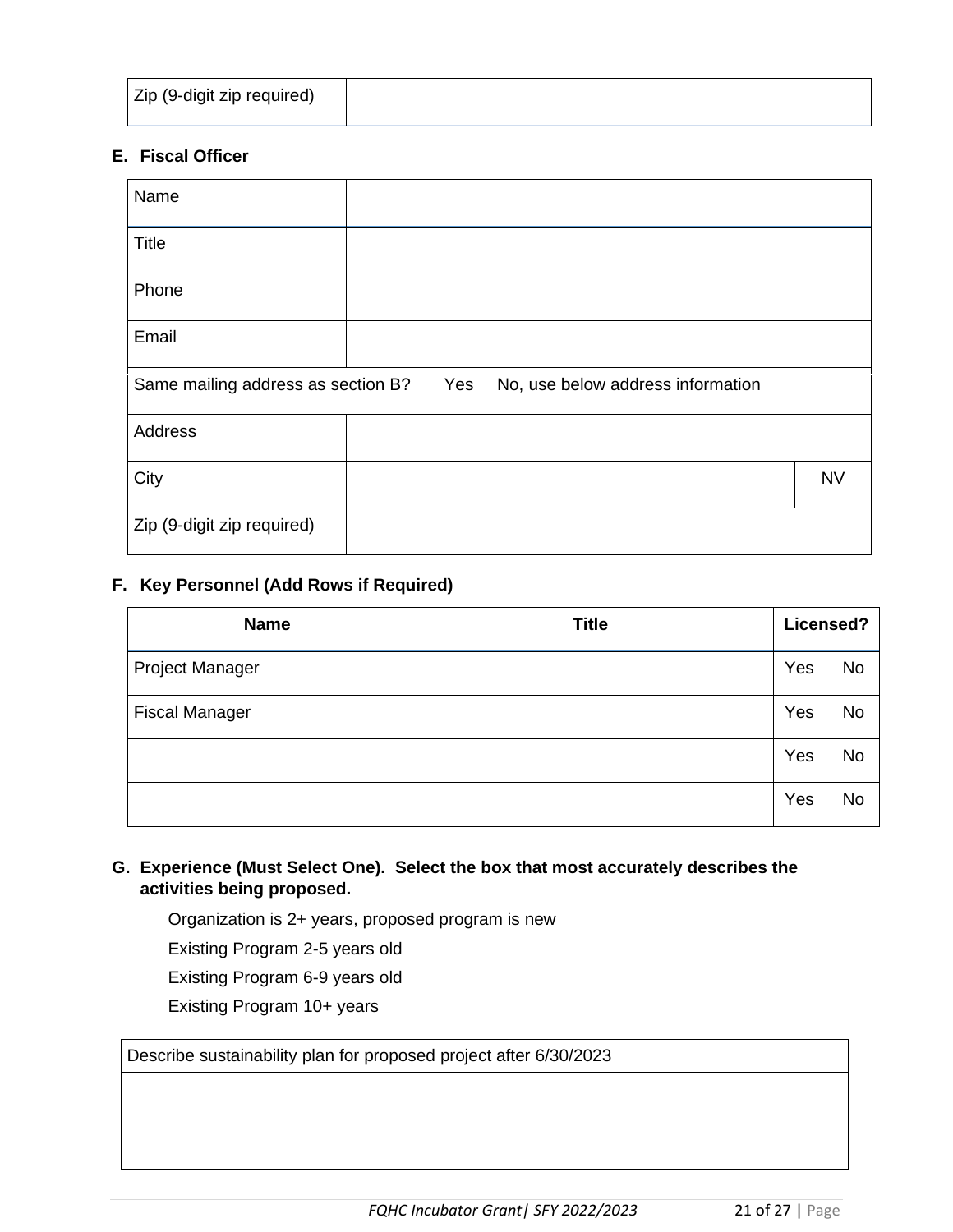**H. Current Funding (federal, state, and private funding). Add rows as required. Describe all funding received for services and/or similar programs. If no additional funding is received, enter NOT APPLICABLE in this section.** 

| <b>Funding</b> | <b>Type</b> | <b>Project Period<br/>End Date</b> | <b>Current or</b><br><b>Previous</b><br><b>Amount</b><br>Awarded (\$) |
|----------------|-------------|------------------------------------|-----------------------------------------------------------------------|
|                |             |                                    |                                                                       |
|                |             |                                    |                                                                       |
|                |             |                                    |                                                                       |
|                |             |                                    |                                                                       |

#### **I. Certification by Authorized Official**

As the authorized official for the applying agency, I certify that the proposed project and activities described in this application meets all requirements of the Federally Qualified Health Center (FQHC) Incubator Project and the certifications in the Application Instructions; that all the information contained in the application is correct; that the appropriate coordination with affected agencies and organizations, including subcontractors, took place; that this agency agrees to comply with all provisions of the applicable grant program and all other applicable federal and state laws, current or future rules, and regulations. I understand and agree that any award received as a result of this application is subject to the conditions set forth in the assurances.

| Name (type/print): | Phone       |
|--------------------|-------------|
| <b>Title</b>       | Email       |
| <b>Signature</b>   | <b>Date</b> |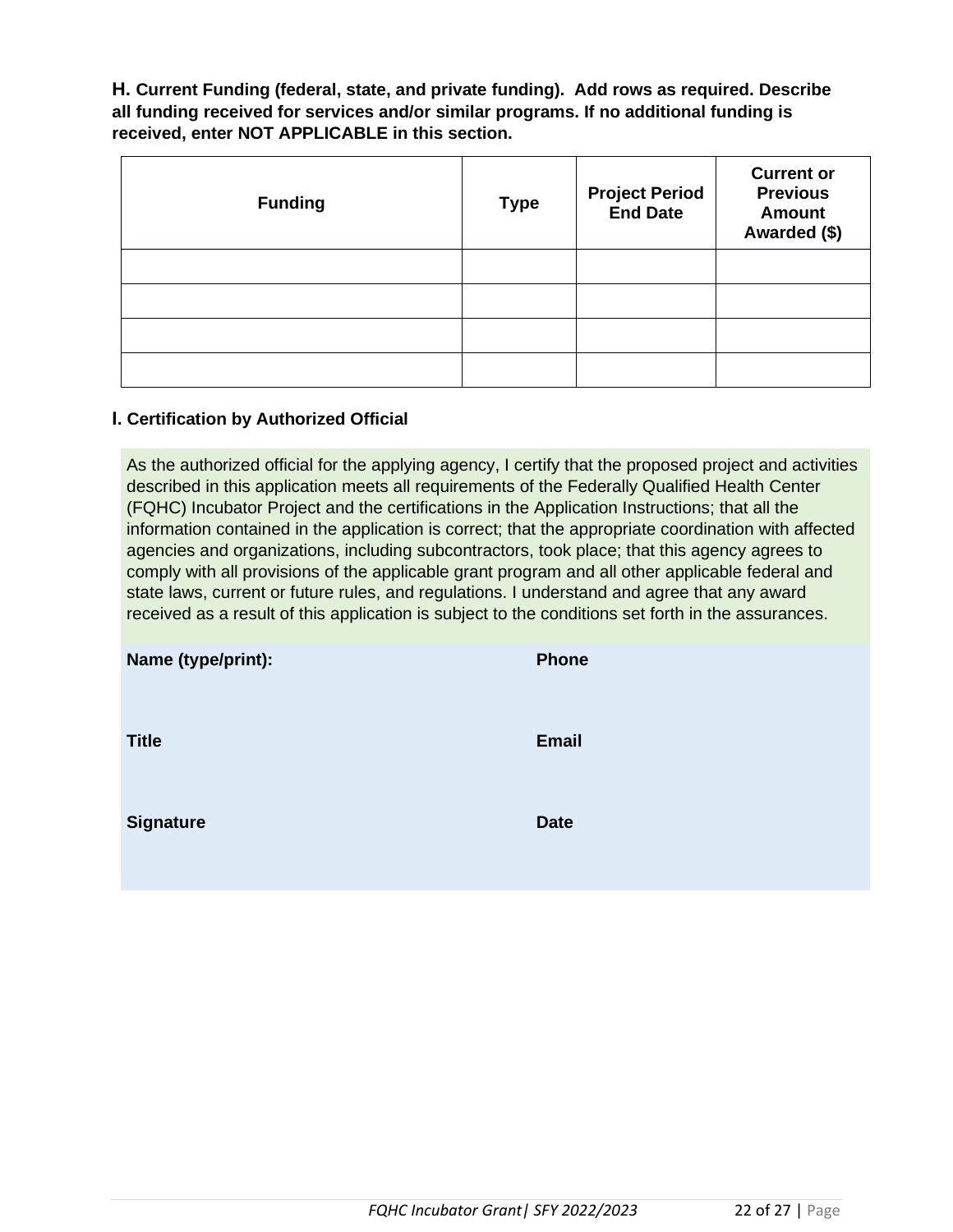# GENERAL PROVISIONS AND ASSURANCES

This section is applicable to all subrecipients who receive funding from the DHHS under this NOFO solicitation. The subrecipient agrees to abide by and remain in compliance with the following:

- 1. 2 CFR 200 -Uniform Requirements, Cost Principles and Audit Requirements for Federal Awards
- 2. NRS 218G Legislative Audits
- 3. NRS 458 Abuse of Alcohol & Drugs
- 4. NRS 616 A through D Industrial Insurance
- 5. GAAP Generally Accepted Accounting Principles and/or GAGAS Generally Accepted Government Auditing Standards
- 6. GSA General Services Administration for guidelines for travel
- 7. Grant Instructions and Requirements
- 8. State Licensure and certification a. The subrecipient is required to be in compliance with all State licensure and/or certification requirements.
- 9. The subrecipient's commercial, general or professional liability insurance shall be on an occurrence basis and shall be at least as broad as ISO 1996 form CG 00 01 (or a substitute form providing equivalent coverage); and shall cover liability arising from premises, operations, independent subgrantees, completed operations, personal injury, products, civil lawsuits, Title VII actions, and liability assumed under an insured contract (including the tort liability of another assumed in a business contract).
- 10. To the fullest extent permitted by law, subrecipient shall indemnify, hold harmless and defend, not excluding the State's right to participate, the State from and against all liability, claims, actions, damages, losses, and expenses, including, without limitation, reasonable attorneys' fees and costs, arising out of any alleged negligent or willful acts or omissions of subrecipient, its officers, employees, and agents.
- 11. The subrecipient shall provide proof of workers' compensation insurance as required by Chapters 616A through 616D inclusive Nevada Revised Statutes at the time of their certification.
- 12. The subrecipient agrees to be a "tobacco, alcohol, and other drug free" environment in which the use of tobacco products, alcohol, and illegal drugs will not be allowed;
- 13. The subrecipient will report within 24 hours the occurrence of an incident, following DHHS policy, which may cause imminent danger to the health or safety of the clients, participants, staff of the program, or a visitor to the program, per NAC 458.153 3(e).
- 14. If the subrecipient is serving minors, background checks must be completed every 3 years on all staff, volunteers, and consultants occupying clinical and supportive roles.
- 15. Application to Nevada 211. As of October 1, 2017, the subrecipient will be required to submit an application to register with the Nevada 211 system.
- 16. The subrecipient agrees to fully cooperate with all DHHS sponsored studies including, but not limited to, utilization management reviews, program compliance monitoring, reporting requirements, complaint investigations, and evaluation studies.
- 17. The subrecipient must be enrolled in System Award Management (SAM) as required by the Federal Funding Accountability and Transparency Act.
- 18. The subrecipient acknowledges that to better address the needs of Nevada, funds identified in this subgrant may be reallocated if ANY terms of the sub-grant are not met, including failure to meet the scope of work. The DHHS may reallocate funds to other programs to ensure that gaps in service are addressed.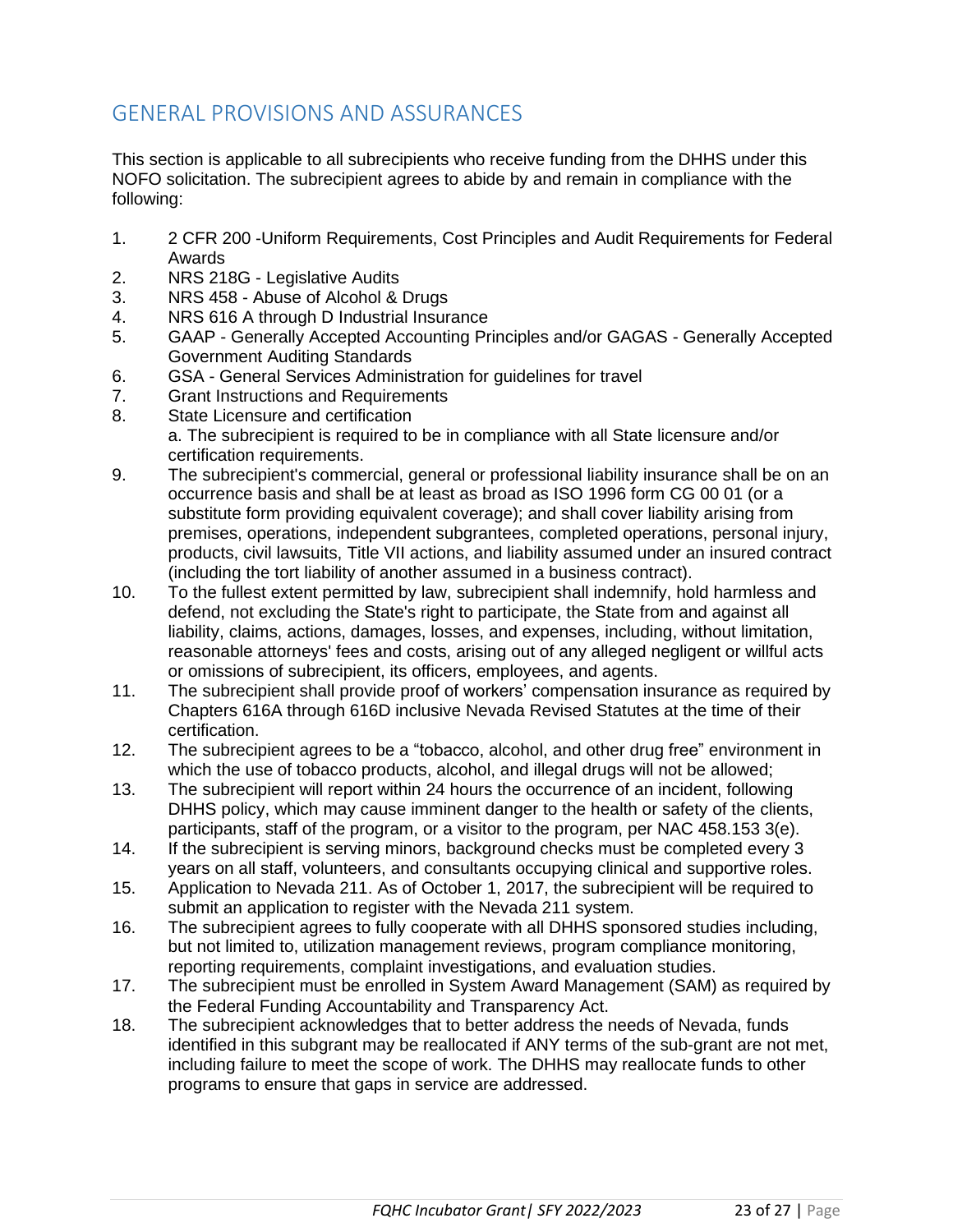- 19. The subrecipient acknowledges that if the scope of work is not being met, the subrecipient will be provided an opportunity to develop an action plan on how the scope of work will be met and technical assistance will be provided by DHHS staff or specified sub-contractor. The subrecipient will have 60 days to improve the scope of work and carry out the approved action plan. If performance has not improved, the DHHS will provide a written notice identifying the reduction of funds and the necessary steps.
- 20. "The subrecipients will NOT expend FHN funds for any of the following purposes: a. To purchase or improve land: purchase, construct, or permanently improve, other than minor remodeling, any building or other facility; or purchase major medical equipment. b. To purchase equipment over \$1,000 without approval from the DHHS. c. To satisfy any requirement for the expenditure of non-federal funds as a condition for the receipt of federal funds. d. To provide in-patient hospital services. e. To make payments to intended recipients of health services. f. To provide individuals with hypodermic needles or syringes so that such individuals may use illegal drugs, unless the Surgeon General of the Public Health Service determines that a demonstrated needle exchange program would be effective in reducing drug abuse and there is no substantial risk that the public will become infected with the etiologic agent for AIDS. g. To provide treatment services in penal or correctional institutions of the State.
- 21. Failure to meet any condition listed within the subgrant award may result in withholding reimbursement payments, disqualification of future funding, and/or termination of current funding.

## **Compliance with Notice of Funding Opportunity**

Applicant agrees to the following requirements of compliance with submission of an application.

1. If the applicant has not met performance measures of previous DHHS subgrants, DHHS reserves the right to not make additional awards.

2. Funds are awarded for the purposes specifically defined in this document and shall not be used for any other purposes.

3. DHHS reserves the right during the make funding recommendations and subgrant awards in a manner that ensure geographic coverage for services throughout Nevada.

4. DHHS will not evaluate proposals that do not meet technical requirements of the NOFO.

Agreed to:

Signature: **Date:** Click here to enter a date.

Printed Name: Click here to enter text. Title: Click here to enter text.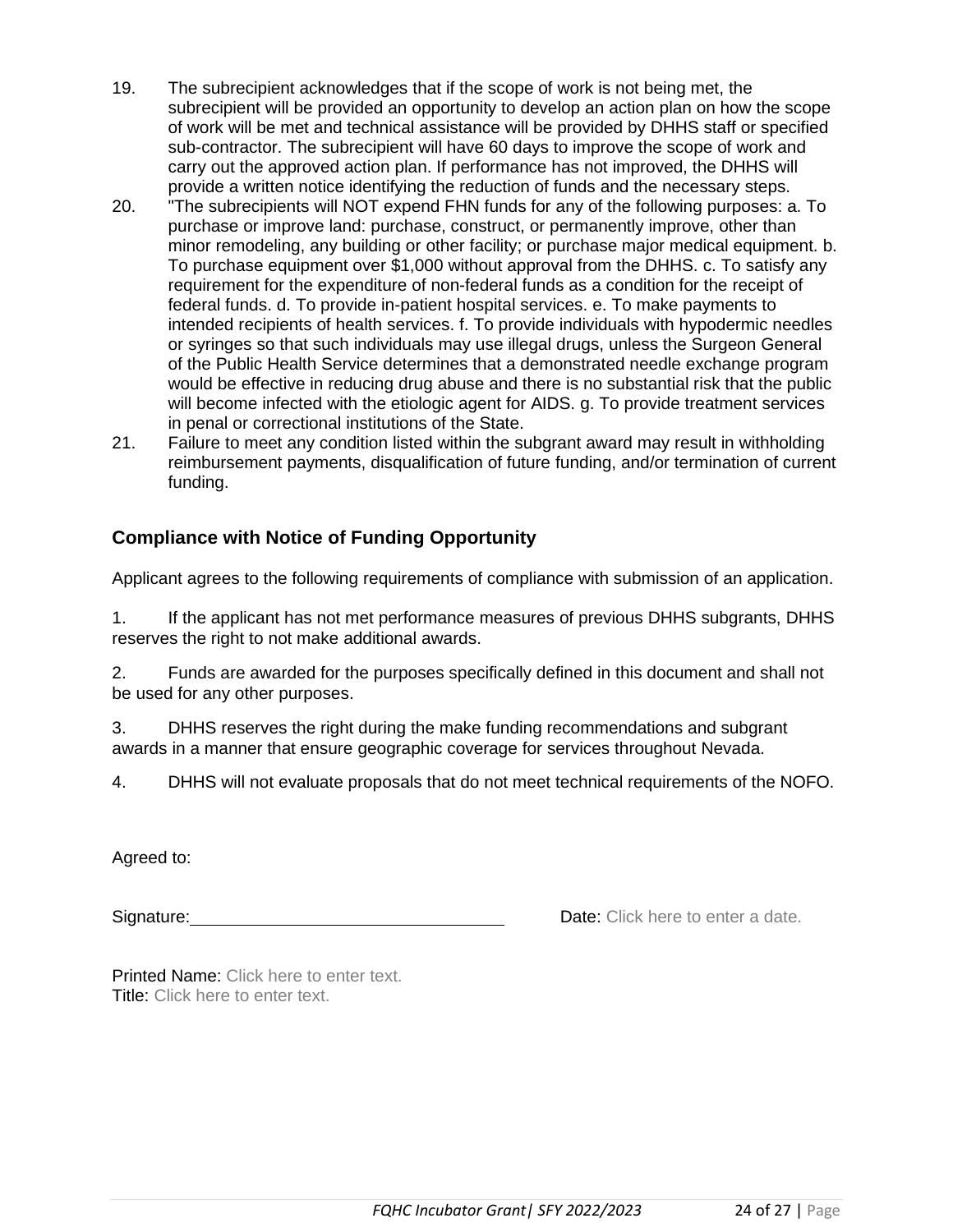